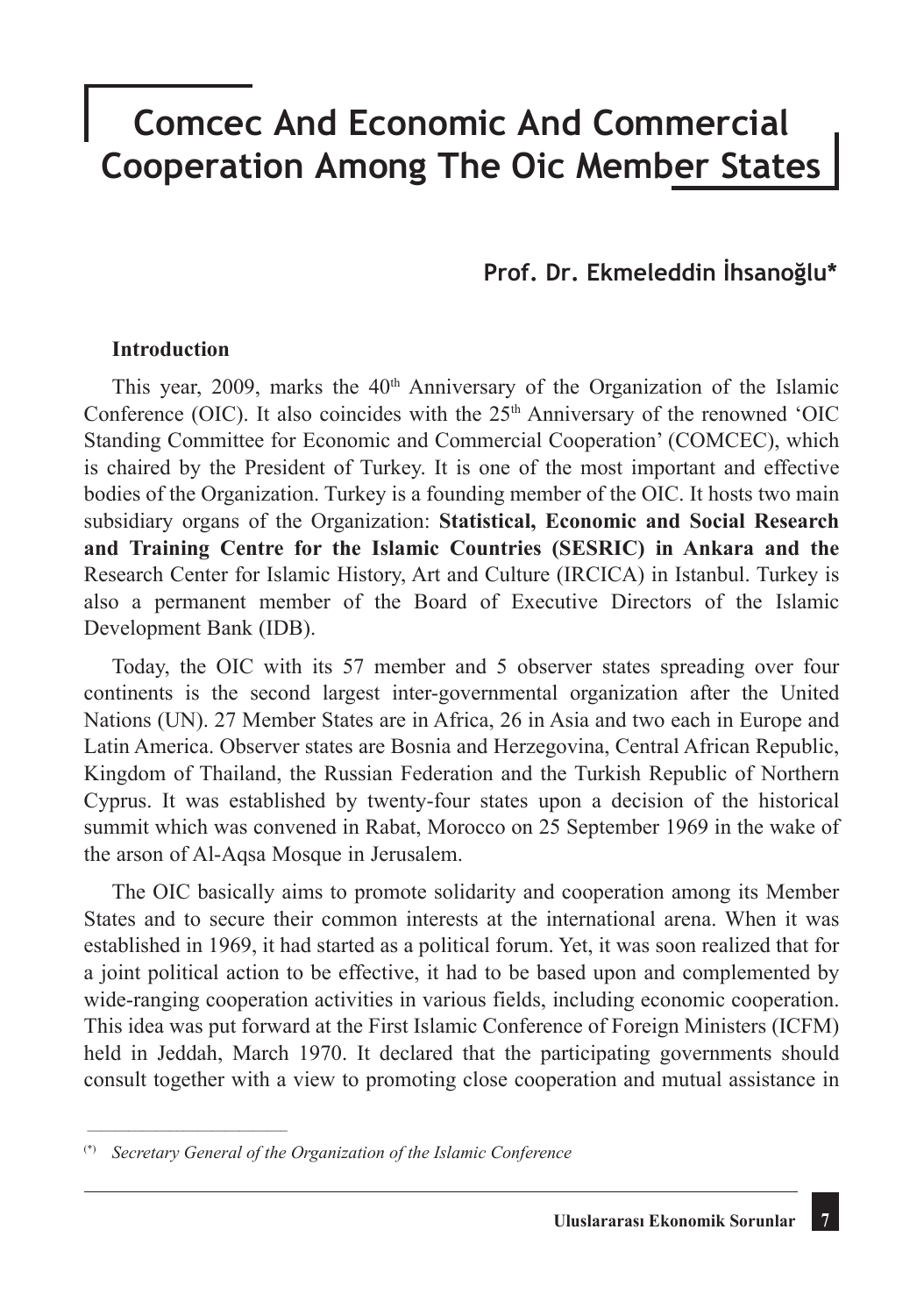the economic, technical, scientific, cultural and spiritual fields. The Second ICFM (Karachi, December 1970) furthered the idea agreeing on undertaking a study on the establishment of a Bank for trade development. The Third ICFM (Jeddah, 1972) adopted the OIC Charter which was underlining the necessity of cooperation for community-wide economic progress and the need to help individual member states develop their productive capacities. The same Conference also decided to set up within the OIC General Secretariat a department with tasks of serving the Muslim world in undertaking research and giving advice on economic matters and Islamic banks. This Department would be the nucleus of a specialized agency for financial and economic matters which are of interest to the member states.

In this way, the OIC member states commenced to set the ground to discover potential areas of economic and commercial cooperation among them. Within this framework, major economic topics were added onto the agenda of the annual ICFMs; and certain initiatives were started to acquire community-wide economic and commercial cooperation. In particular, the Second Islamic Summit Conference (Lahore, 1974) made clear and detailed references to the economic issues facing the OIC countries, and initiated action to enhance economic and commercial cooperation activities among the member countries.

In fact, after the Lahore Summit, the OIC made efforts to develop the necessary institutional and multilateral legal framework for promoting economic, commercial and financial cooperation among its members.

In this connection, the Islamic Solidarity Fund (ISF) was established in February 1974 as a subsidiary organ of the OIC to provide financial support to the cultural, educational, institutional, technical and economic activities in the Islamic world. This was soon followed by the establishment of a much stronger institution, the Islamic Development Bank (IDB), in August 1974, which became operational in October 1975, as a specialized organ to support financially socio-economic development efforts of, to extend foreign trade financing to, and to promote economic cooperation among its member countries.

The Statistical, Economic and Social Research and Training Centre (SESRIC-1977) in Ankara, Turkey, the Islamic University of Technology (IUT-1978) [initially, Islamic Centre for Technical and Vocational Training (ICTVTR)] in Dhaka, Bangladesh, and the Islamic Centre for Development of Trade (ICDT-1981) in Casablanca, Morocco were established as subsidiary organs. In addition, some affiliated institutions were also established to promote economic and commercial cooperation among the private sector,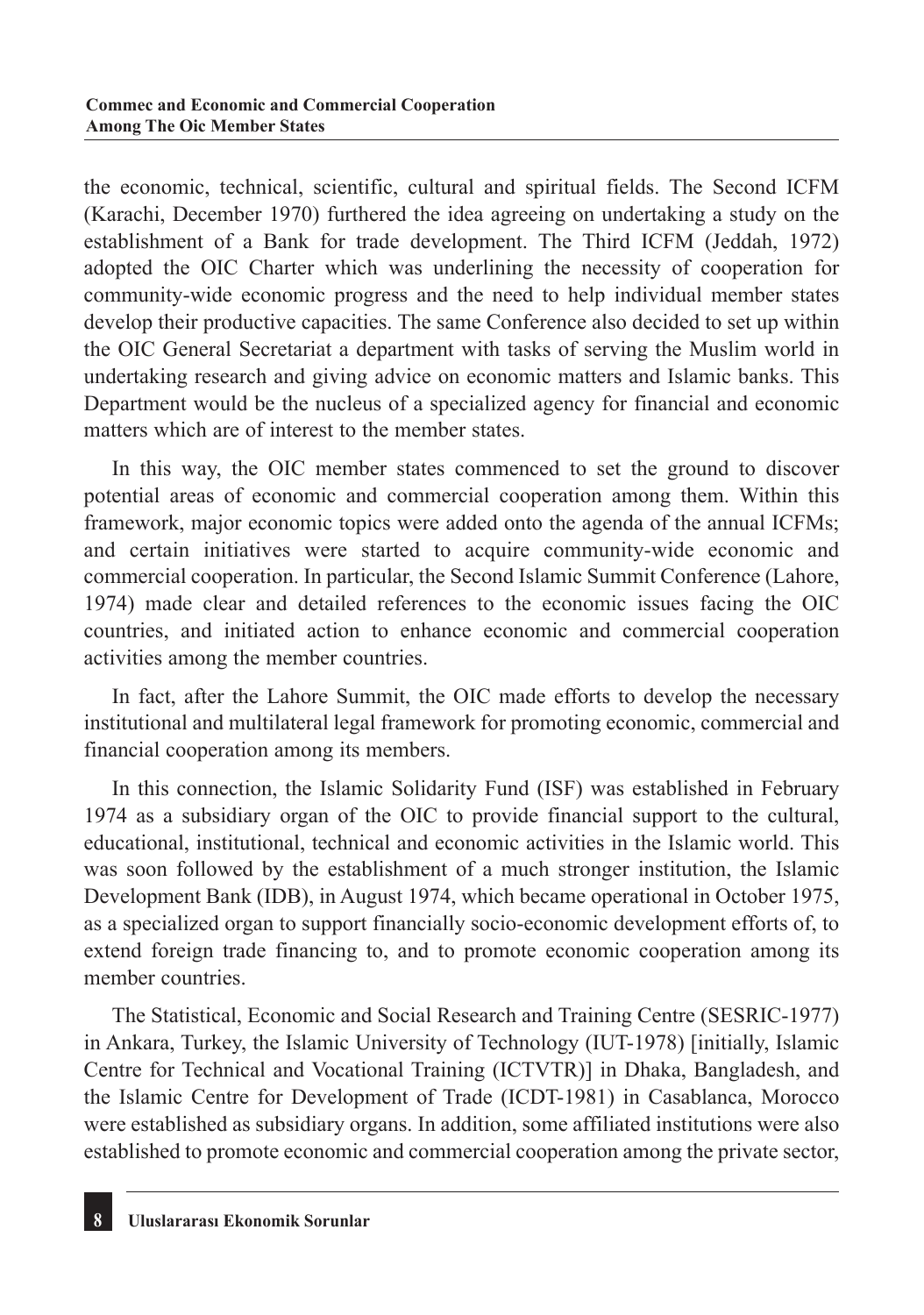including the Islamic Chamber of Commerce and Industry (ICCI-1977), the Organization of the Islamic Ship-owners Association (OISA-1981), and the Federation of Consultants of Islamic Countries (FCIC-1986).

The OIC has also worked out a number of multilateral agreements and statutes to form a necessary multilateral legal environment for promoting and facilitating economic and commercial cooperation among its members. Some of these agreements have become effective upon completion of the legal requirements provided in the text of the agreement, while some others are still waiting for the completion of the legal procedures on the part of the member states.

In the field of economic and commercial cooperation, the first agreement, 'General Agreement on Economic, Technical and Commercial Cooperation', was approved by the Eighth ICFM held in Tripoli, Libya in May 1977 and entered into force in April 1981. So far, this agreement was signed by 43 and ratified by 31 Member States. This Agreement aims at encouraging capital transfer and investment, exchange of data, experience, technical and technological skills among Member States. It also aims at facilitating the implementation of a fair and non-discriminatory treatment among the OIC countries while giving special attention to the least developed member countries.

The second one, 'Agreement on Promotion, Protection and Guarantee of Investments among Member States' was adopted by the Twelfth ICFM held in Baghdad in June 1981 and came into force in February 1988. So far, it was signed by 31 and ratified by 25 Member States. The Agreement lays down the basic principles for the promotion of capital movements among Member States and protects these investments against commercial risks while guaranteeing the transfer of capital and its returns abroad.

These agreements were followed by the preparation and drafting of three statutory agreements. The first one on the establishment of an Islamic Civil Aviation Council was adopted by the Thirteenth ICFM held in Niamey, Niger in 1982 and now, is in effect. So far, it was signed by 17 and ratified by 13 Member States. The second one, the 'Statute of the Islamic States Telecommunications Union' was approved by the Fifteenth ICFM held in Sana'a, Yemen in December 1984. So far, it was signed by 16 and ratified by 14 Member States. One additional ratification is needed for its entry into force. The third one, the 'Statute of Standards and Metrology Institute for the Islamic Countries', was prepared under the auspices of the Standing Committee for Economic and Commercial Cooperation (COMCEC) and approved by its Fourteenth Session held in Istanbul in November 1998. So far, 13 Member States signed and 9 ratified it. One more ratification is also needed for entry into force.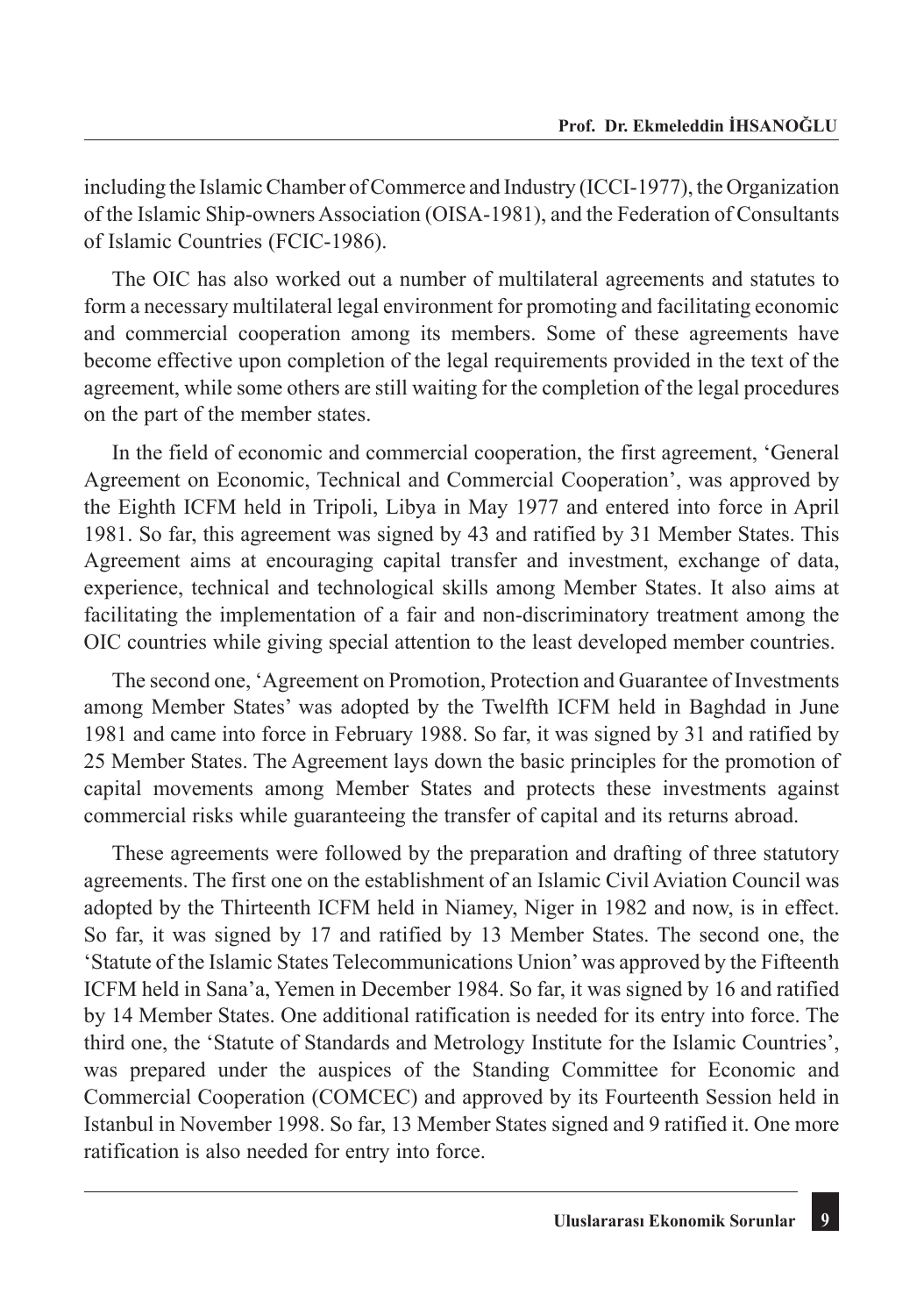In addition to the basic, general-nature agreements of 1980s, another one, the 'Framework Agreement on Trade Preferential System', was initially prepared by the ICDT under the auspices of COMCEC and approved by its Sixth Session in October 1990. Upon its entry into force in Autumn 2002, the Trade Negotiating Committee (TNC) was set up; and trade negotiations among the participating countries have been conducted with the result of concluding further legal documents such as the 'Protocol on Preferential Tariff Scheme for TPS-OIC' (PRETAS) and the 'Rules of Origin'. Due to the importance of these developments, the establishment of a preferential trade system among the member countries and the Framework Agreement will be taken up in detail in a separate section.

## **Creation of COMCEC**

The Third Islamic Summit Conference set up the 'Standing Committee for Economic and Commercial Cooperation' (COMCEC) to coordinate all the endeavors in economic and trade fields, to study all possible means, and to draw up programs to strengthen cooperation among its members in these fields, in addition to similar committees established in the fields of science and technology (COMSTECH) and information and cultural affairs (COMIAC) which will not be evaluated here since they go beyond the scope of this study.

COMCEC became operational following the decision of the Fourth Islamic Summit held in Casablanca in January 1984, which entrusted the President of Turkey to its chairmanship. Although the initial decision had designed these committees consisting only ten states, Turkey broadened the membership of the COMCEC so as to include all the OIC member states. COMCEC held its First Session in November 1984 in Istanbul and formed a Follow-up Committee which held its first meeting in September 1985. Later, its annual ministerial level sessions and Follow-up Committee meetings were regularized to be held in autumn and spring every year, respectively.

The Fifth Islamic Summit held in Kuwait in January 1987 adopted a set of resolutions concerning the organization of the work of COMCEC. The Fifth Summit also recognized the overall supervisory role of the COMCEC in the implementation of the OIC Plan of Action. The Sixth Islamic Summit endorsed the Statute and the Rules of Procedure of COMCEC which included the clause expanding its membership comprising all the OIC Member States.

# **Achievements of COMCEC**

As mentioned above, after becoming operational in 1984 under the chairmanship of the President of Turkey, COMCEC has become the engine of economic and commercial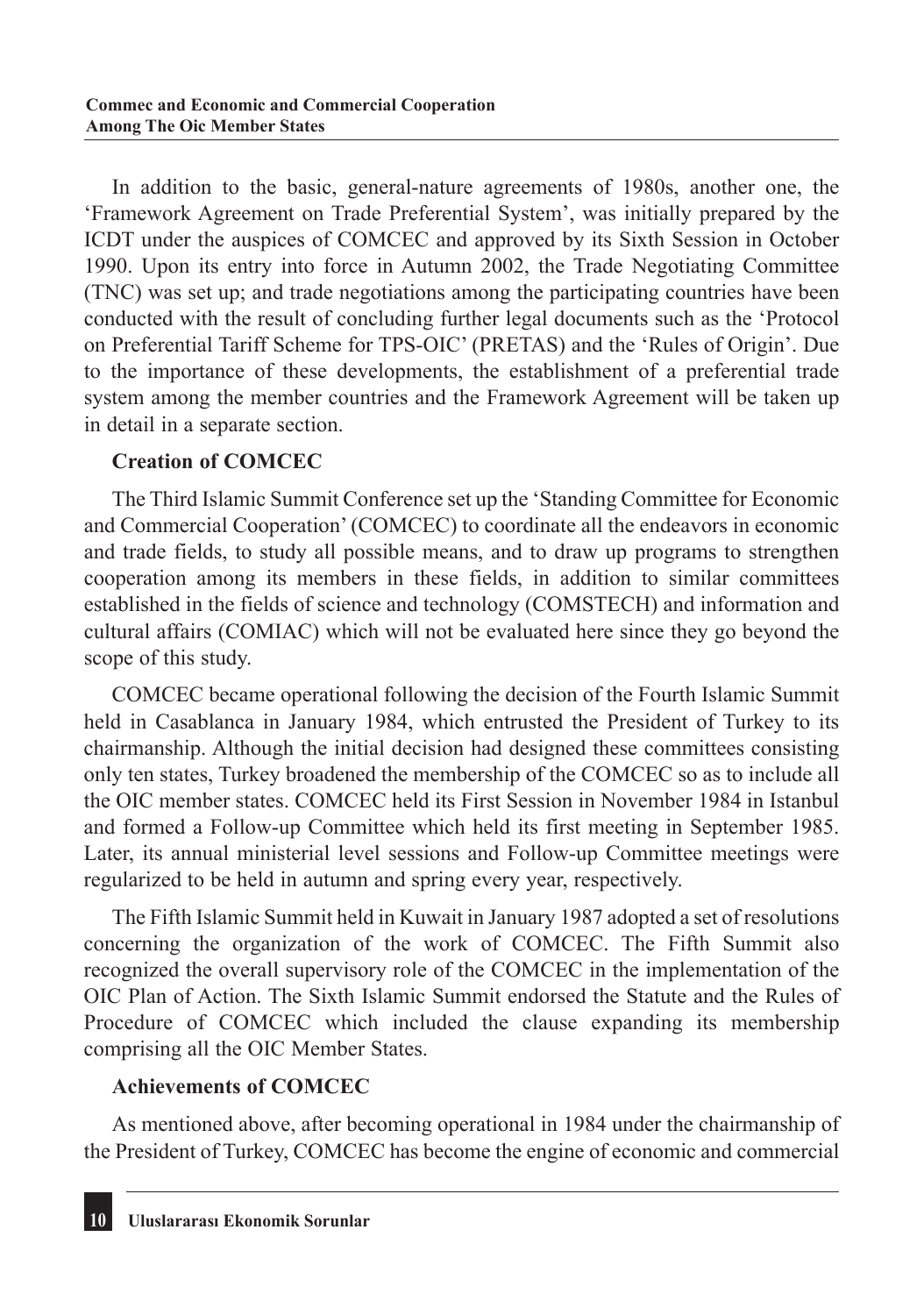cooperation efforts and activities of the OIC. It has initiated and conducted programs for enhancing economic and commercial cooperation; started and concluded discussions on ideas about a number of financial mechanisms which were taken up and implemented by the IDB; and prepared various legal agreements and statutes like 'Framework Agreement on Trade Preferential System', aiming to set the legal environment to enable the economic agents to increase intra-OIC trade flows and transactions, and the 'Statute of Standards and Metrology Institute for the Islamic Countries', to bring a solution to the problem of lack of common standards among the Member States.

In addition to the regular COMCEC agenda relating to economic and commercial cooperation, sectoral ministerial level meetings were also held concurrently with its annual sessions on Industry, Food Security and Agricultural Development, Transport, Communications, Energy, Infrastructure and Public Works, and Technical Cooperation.

# **OIC Plan of Action to Strengthen Economic and Commercial Cooperation**

The OIC Plan of Action to Strengthen Economic and Commercial Cooperation was first adopted by the Third Islamic Summit Conference held in Mecca-Taif in 1981, which constituted a turning point in the efforts of the OIC Member States to strengthen economic and commercial cooperation among them. This 1981 'Plan of Action' included modalities of cooperation in ten sectors: Food and Agriculture, Trade, Industry, Transport, Communication and Tourism, Financial and Monetary Issues, Energy, Science and Technology, Manpower and Social Affairs, Population and Health, and Technical Cooperation.

The OIC General Secretariat was mandated to take all necessary steps to follow up the implementation of the Plan of Action, and to arrange meetings on periodic basis at ministerial level on subjects covered by the Plan of Action, especially to: i) review progress on work done, ii) set out guidelines, iii) to solve problems, and iv) to formulate policies and plans for future action. However, mainly due to the lack of enough financial sources, and rapidly changing world agenda and environment hindered its implementation.

In fact, at the end of 1980s and the beginning of 1990s, the world was witnessing major historical events, like the fall of Berlin wall, the German re-unification, the collapse of the Socialist Bloc, the disintegration of the Soviet Union, the creation of the Single European Market, etc. These rapid developments being observed at the world's political and economical environment caused the OIC Member States to consider and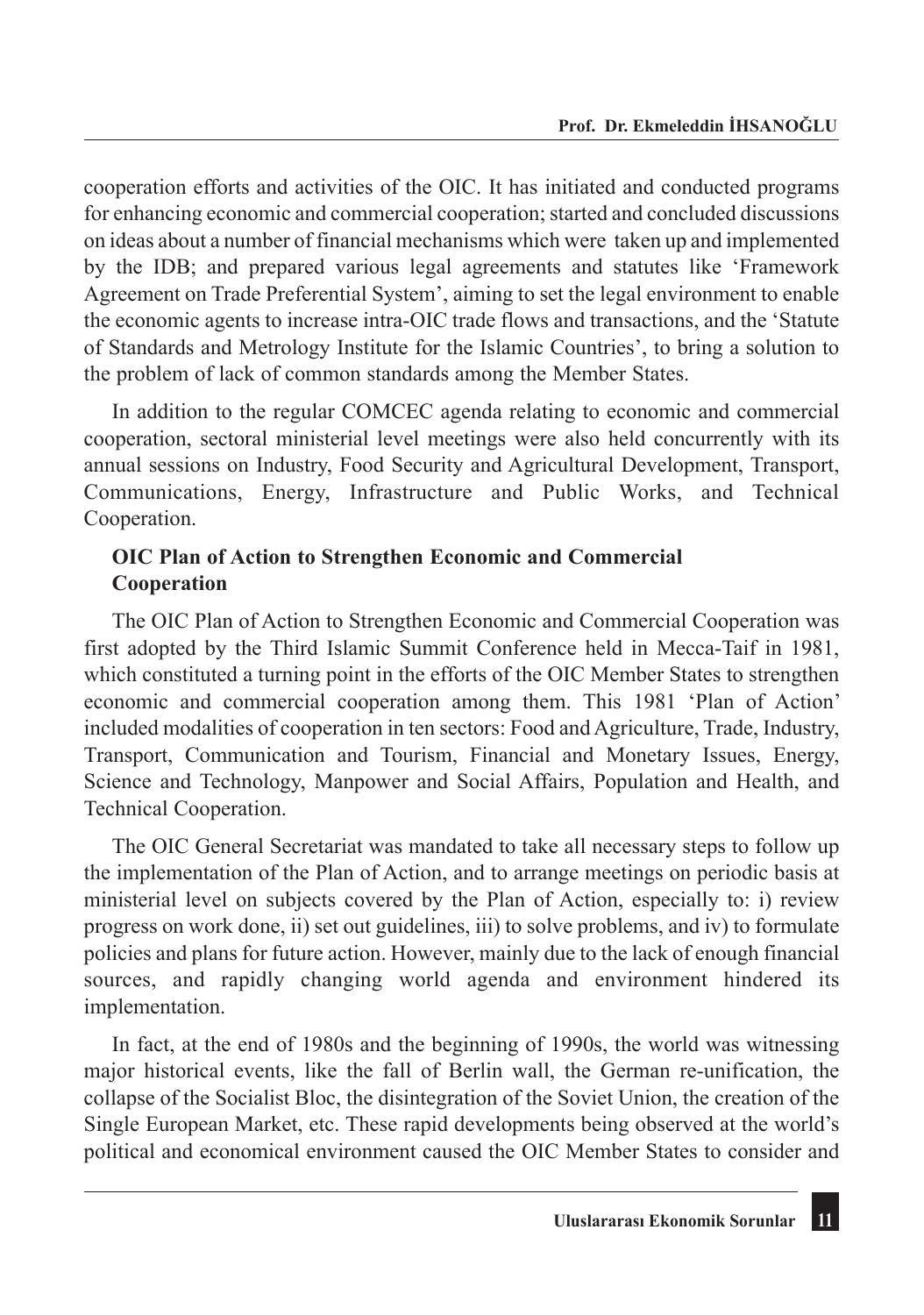study their possible effects on their economies and the world economy; and also necessitated the review of the OIC economic cooperation and the evaluation of the 1981 Plan of Action and its implementation. The idea evolved at the Sixth Session of COMCEC in 1990 and the Sixth Islamic Summit held in Dakar in December 1991 requested COMCEC to formulate new strategies for the OIC Plan of Action.

In line with this decision, an initial draft was prepared by the Statistical, Economic and Social Research and Training Centre for Islamic Countries in Ankara and finalized through a series of EGM meetings. Subsequently, the new strategy and the plan were adopted by the Tenth Session of the COMCEC in October 1994 and endorsed by the Seventh Islamic Summit held in Casablanca in December 1994.

Based on the past experiences of the OIC and the new global changes and agenda, the new Strategy set the overall objectives and basic principles, and modalities and mechanisms, while the new Plan identified, in each sector, problems and issues as well as sectoral objectives and defined programs of action in the following fields: Food, Agriculture and Rural Development; Industry; Energy and Mining; Foreign Trade; Transport and Communications; Tourism; Money, Banking and Capital Flows; Technology and Technical Cooperation; Human Resource Development; and Environment.

Nevertheless, despite the various efforts made, the experience has shown a slow pace in the implementation of the OIC Plan of Action. Indeed, the success of the Plan remained rather limited in terms of both tangible end-results and follow-up at technical and political levels. The slow progress in the implementation of the OIC Plan of Action remains a continuing concern for the COMCEC as well as the OIC.

In fact, several and varied reasons have impeded or slowed down the follow-up and successful implementation of the OIC Plan of Action. They range from organizational and technical to financial and political reasons, related to the nature, structure and actual context of the Plan document, as well as to the complex set-up of the OIC countries as a group. The OIC Plan of Action suffers from three fundamental shortcomings, which make it more of a declaration of intention than a plan. These three shortcomings are: the absence of a time frame; the absence of specific quantitative targets; and the absence of priority setting.

In this connection, it will be stated that these shortcomings were addressed by setting specific targets -like raising the intra-OIC trade to the level of 20 percent of the overall trade in 10 years-, priorities and a time span in the OIC Ten-Year Program of Action (TYPOA), approved by the leaders of the Muslim world in December 2005 which I will deal with in detail in another section.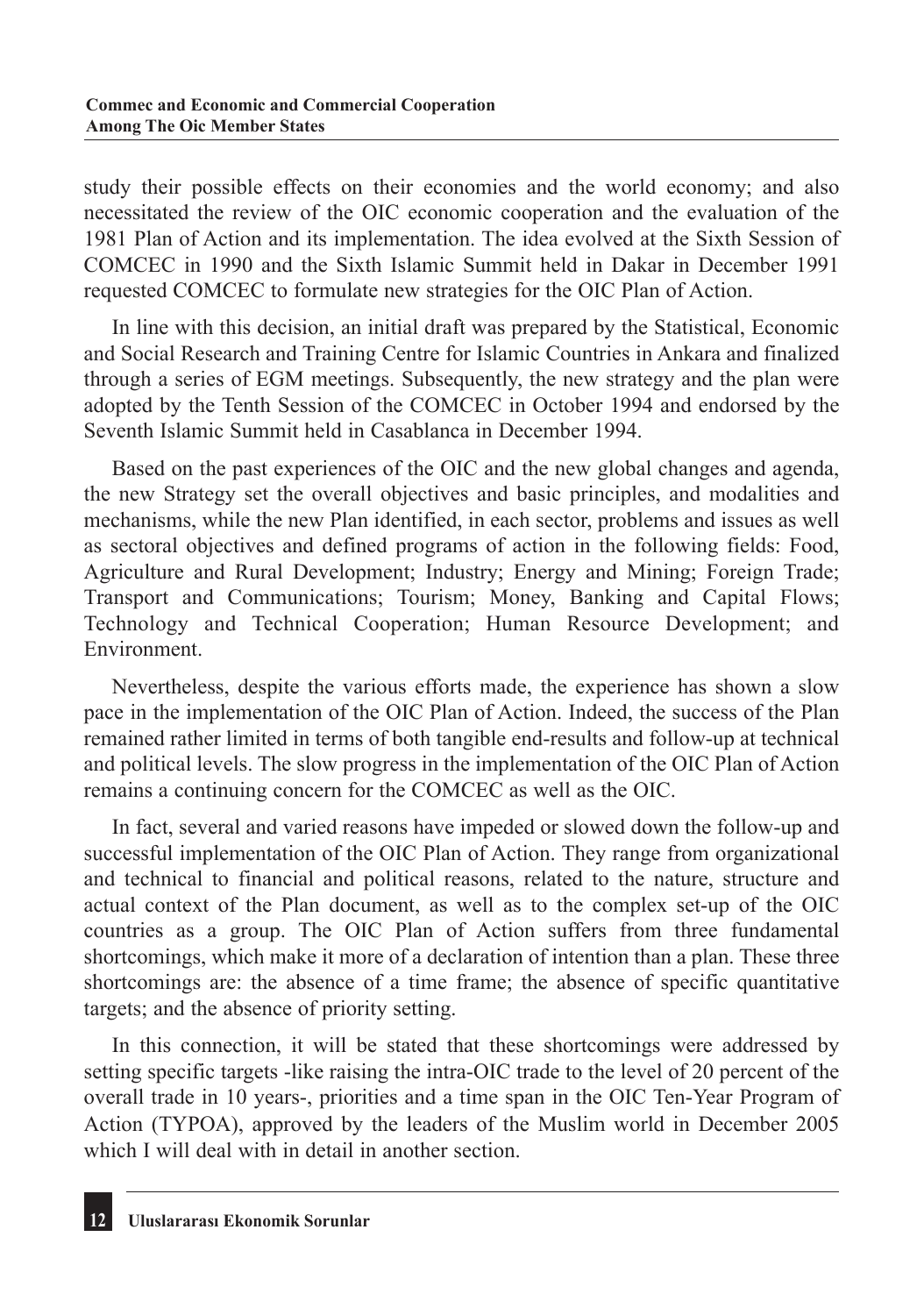#### **Financial Mechanisms to Promote Trade**

The first Session of COMCEC held in November 1984 in Istanbul had very significant results. It adopted a resolution on the "Implementation of the Short Term Program for the Promotion of Trade among OIC Member States", which included, inter alia, the following priority topics to enhance commercial cooperation: a) Trade information network, b) Harmonization of standards, c) Trade promotion activities, d) Financial measures to promote trade, e) Trade preferential measures and f) a program for technical cooperation. Among them, the proposed financial measures to promote intra-OIC trade were important, because it included proposals to initiate the feasibility studies for establishment of longer term trade financing facilities, export credit guarantee scheme and multilateral clearing union among the OIC Member States.

Concurrently with the first Session of COMCEC, the Second Ministerial Consultation on Industrial Cooperation was also held. This meeting also adopted a resolution on "Implementation of the Program on Industrial Cooperation among the Member States" which included recommendations on a) Promotion of joint ventures, b) Incentive system for joint ventures, c) joint investment companies, and d) a technical cooperation in the field of industry.

As for the three multilateral financial mechanisms to promote intra-OIC trade initiated by the First COMCEC, the first one 'Longer Term Trade Financing Scheme', better known as the Export Financing Scheme (EFS) under IDB, became operational as a special fund in 1987 after approved by the Tenth IDB Annual Meeting, held in Amman, Jordan, in March 1986. It aims to promote exports of non-conventional goods among the Member States as well as to non-member countries by providing the necessary funds to exporters from the OIC member countries participating in the Scheme. OIC Member States are encouraged by COMCEC to adhere to this scheme in order to benefit from its financing and ensure more earnings from their exports.

However, after launching in January 2008 of the operations of the International Islamic Trade Finance Corporation (ITFC) under the IDB group, these export financing operations were taken over, and are, now, being conducted by the ITFC; and the EFS fund was liquidated in 2008. The ITFC's Articles of Agreement stipulates that all trade finance activities within the IDB Group shall be consolidated under the Corporation. The ITFC has completed its first year (2008) with 70 trade finance operations valued at over US\$ 2.5 billion in 24 member countries. The share of intra-OIC trade finance approvals reached 83 percent of the total trade finance approvals in 2008. ITFC provided 43 percent of the total trade finance to the least developed member countries,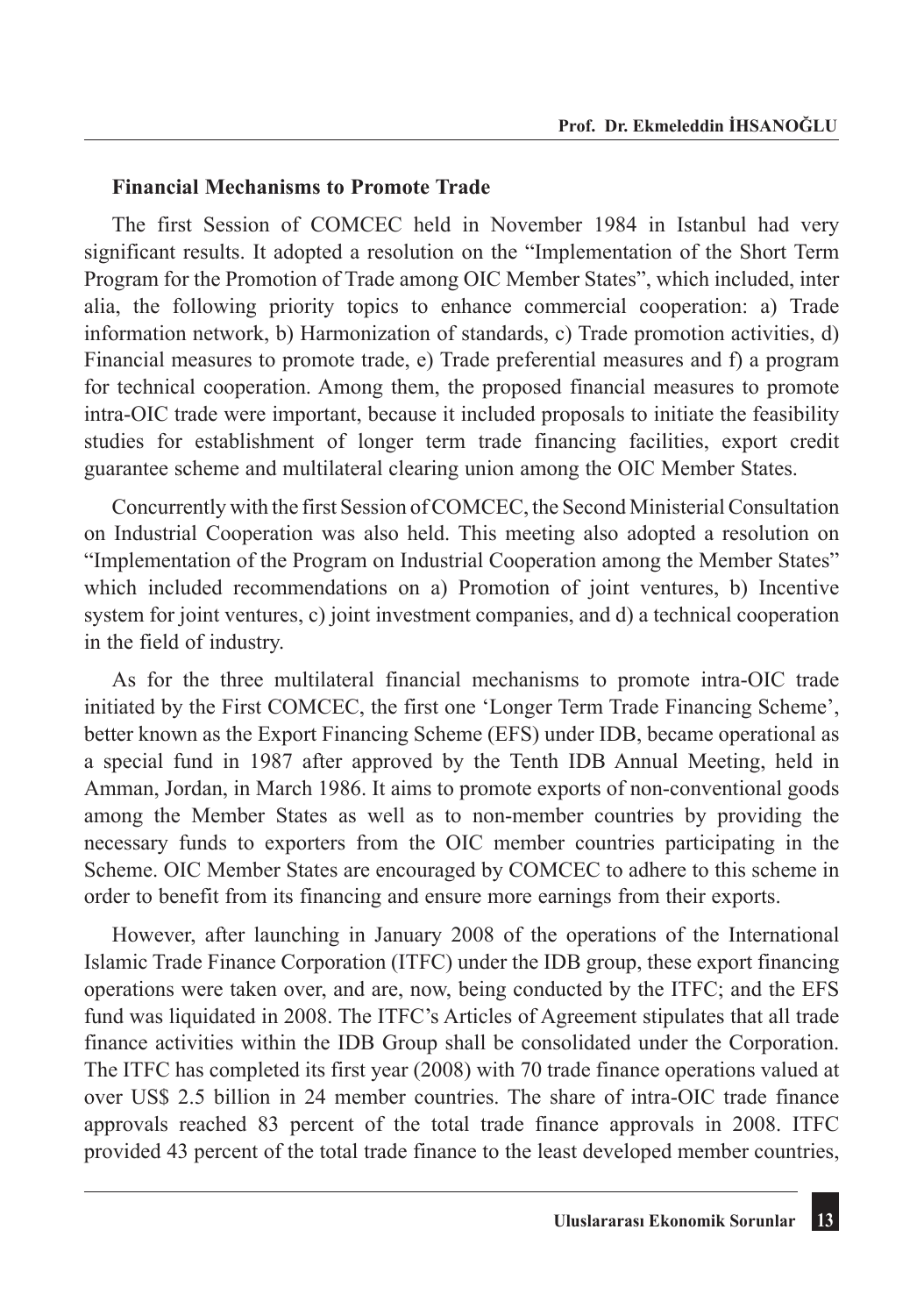representing a positive deviation in favour of them which, I believe, is a must to accelerate their economic development. The number of trade finance operations in Turkey totaled 10 and amounted to US\$102.75 million representing 4 percent of the total.

This Corporation will be instrumental in achieving the target of increasing intra-OIC trade to the 20 percent level of the total, which was aimed by the OIC Ten-Year Program of Action (TYPOA). Nevertheless, it will always be remembered that the foundations of the idea of establishing a 'Longer Term Trade Financing Scheme' amongst the OIC Member States were initiated at the First Session of the COMCEC in 1984.

The second financial mechanism considered at the First COMCEC was the idea of establishing an Export Credit Insurance and Investment Guarantee Scheme. After tedious discussions on the preparatory work undertaken by the IDB, the Seventh Session of the COMCEC adopted the Articles of Agreement in 1991; and the 'Islamic Corporation for the Insurance of Investment and Export Credit' (ICIEC) was established, as a subsidiary of the IDB, in August 1994 with an authorized capital of 100 million Islamic Dinar (ID) and commenced operations in 1995. ICIEC membership is open to the OIC Member States and the IDB. At the end of June 2008, there were 38 shareholders, comprising 37 countries and the IDB which subscribed to 50 per cent of its capital.

The objective of the ICIEC is to encourage exports from member countries and to facilitate the flow of foreign direct investment (FDI) among member countries by providing insurance and reinsurance for export credit and foreign investment. During the 30th Annual Meeting of the Board of Governors of the IDB Group in Putrajaya, Malaysia, in June 2005, a resolution was adopted concerning amendment of the Articles of Agreement of the ICIEC to enable the ICIEC to insure investment flows originating from non-member countries to the member countries.

The third mechanism was the idea of establishing a Multilateral Clearing Union among the OIC Member States. This idea was first discussed at the meetings of the Central Banks' Governors. The 'Agreement on the Multilateral Islamic Clearing Union' was prepared by the IDB upon request by the First COMCEC and approved, in principle, by the Eighth COMCEC in 1992. It aims to create a system for facilitating the settlement of the monetary transactions among the members of the union through providing an opportunity for them to pay in their national currency units while trading with other member countries. The Tenth COMCEC in 1994 invited the OIC members to consider working out clearing arrangements among themselves which could be, in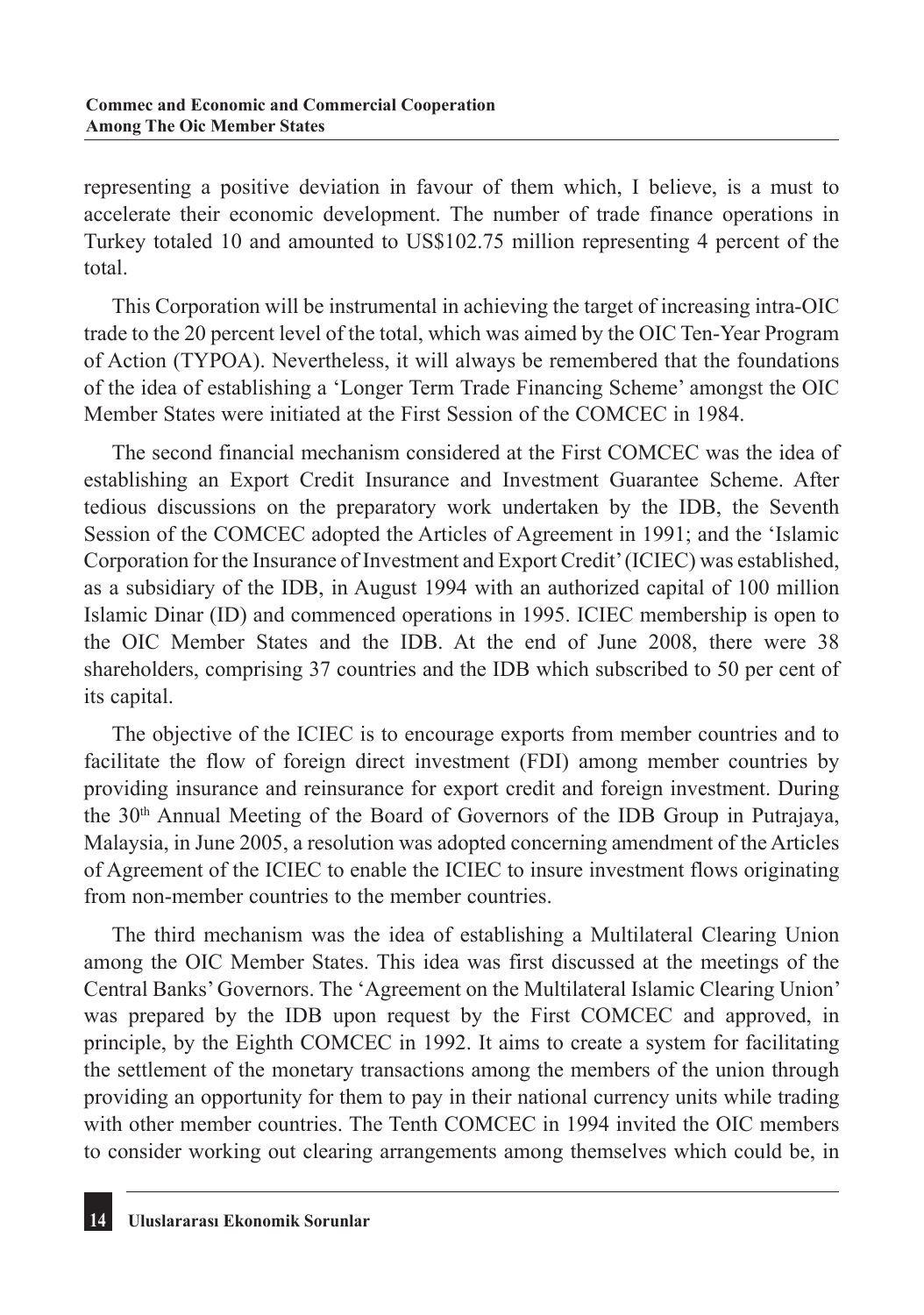principle, flexible in goods covered and based on the voluntary participation in terms of the membership. However, such arrangements could not be materialized. This mechanism still appears to be dormant. But, having felt drastic effects of the current global economic and financial crisis on their economies, the OIC Member States may, once again, like to re-consider this mechanism, because it tends to boost trade flows amongst its members by decreasing the need for hard currency in commercial transactions.

#### **Trade Preferential System and Efforts to Promote Intra-OIC Trade**

One of the most important achievements of COMCEC was the drawing up of the 'Framework Agreement on Trade Preferential System', which was approved by the Sixth COMCEC in October 1990. The TPS-OIC entered into force in October 2002 upon ratification by 10 Member States. So far, 31 Member States signed the Agreement and 22 ratified it.

Earlier, in line with the decisions of the First and Second Sessions of COMCEC in 1984 and 1986, respectively, ICDT had conducted studies on the possibility of establishing a preferential trade system among the OIC Member States. It had also prepared the initial draft of the agreement, namely the 'Framework Agreement for the Establishment of a Trade Preferential System among the Member States of the OIC' (TPS-OIC). After long and tedious discussions, the Sixth COMCEC Session in 1990 had adopted the Framework Agreement and invited the Member States to join the Agreement.

The Framework Agreement on TPS-OIC is the basic legal document, which sets up the general principles towards establishing a preferential trade system among the Member States, such as the general rules of the negotiations, the scope of the goods coverage, etc. The main features of the Agreement include the Most Favored Nation (MFN) principle, the equal treatment of Member States, the special treatment for the Least Developed member states, and the possibility of participation, in the TPS-OIC trade negotiations with a unified representation, of already-established or to-be established sub-regional and/or regional economic groupings, which consist only OIC Member Sates. It aims at promoting trade among them through exchanging of trade preferences on the basis of an equal and non-discriminatory treatment among all participating Member States, taking into account the Most Favoured Nation (MFN) principle. These preferences include tariff; para-tariff and non-tariff concessions, and other trade preferential treatments to all commodities, including agricultural and animal products, and manufactured and semi-manufactured products.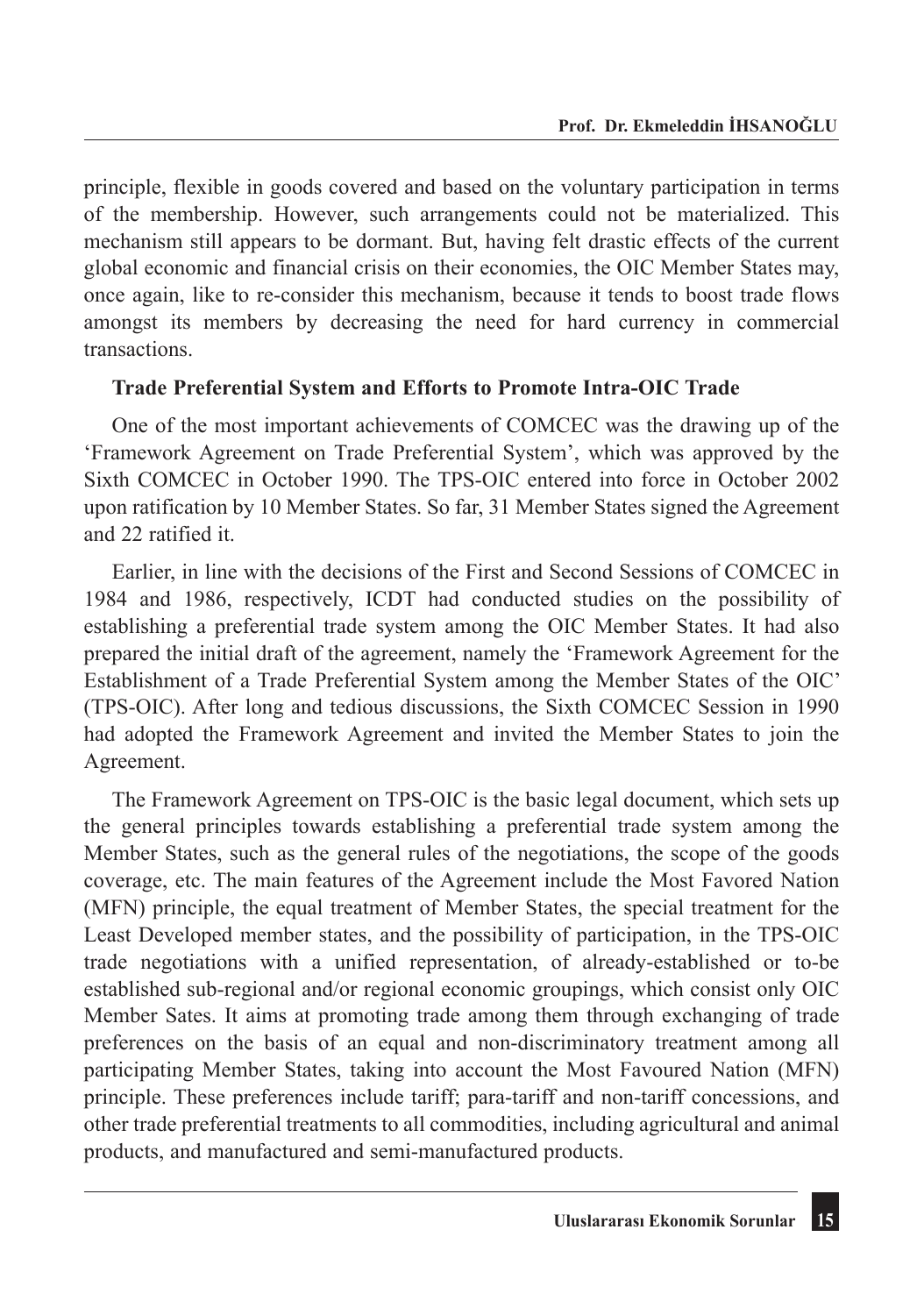The Agreement stipulates that a Trade Negotiating Committee (TNC), consisting of the representatives of the governments of the Participating Member States, is to be established upon entry into force of this Agreement. The TNC would perform trade negotiations under the supervision of COMCEC.

After its entry into force in autumn 2002, the Nineteenth COMCEC Session in 2003, in its capacity as the responsible body for supervising the implementation of the Agreement, established the TNC and launched the first round of trade negotiations.

The first round of trade negotiations commenced in Turkey in 2004. During the talks held in the period between April 2004 and April 2005, the participating countries focused on setting up a modality for the trade negotiation within a specific time-frame and product coverage. The first round was concluded with the drawing-up of the 'Draft Protocol on the Preferential Tariff Scheme for TPS-OIC' (PRETAS). This Protocol was adopted by the Twenty-first Session of COMCEC held in Istanbul on 22-25 November 2005. Sixteen Member States have so far signed and seven of them have ratified it. Ratification by 10 Participating States is required for entry into force of this Protocol. It mainly deals with reducing the tariffs of the products covered under the scheme as well as para-tariff and non-tariff barriers, and sets specific targets and a timetable for tariff reductions.

The Second Round of Trade Negotiations (TNC), launched in November 2006 in Istanbul, concluded in 2007 with adoption of the 'Rules of Origin' for governing the TPS-OIC. So far, 11 Member States signed the TPS-OIC Rules of Origin and 4 of them ratified it. 10 ratifications are required for this agreement to become effective. The Rules of Origin shall be applied for determining the origin of products eligible for preferential concessions under the TPS-OIC and PRETAS.

When this Framework Agreement on Trade Preferential System and its supporting agreements like PRETAS and the 'Rules of Origin' are effectively implemented, a positive leap can easily be expected at the level of intra-OIC trade and, in turn, it will help us realize the target set by the Third Extraordinary Summit Conference.

The Third Extraordinary Summit Conference held in Mecca in December 2005, had assigned, under the heading of 'Economic Cooperation' in its 'Ten-Year Program of Action', a priority to the expansion of intra-OIC trade and set a target of raising it to the level of 20 percent of the total. In compliance of this decision, the  $23<sup>rd</sup>$  Session of the COMCEC established a Task Force to help reach this target set out by the OIC TYPOA. Actually, this is a very significant target because it aims, first, to divert the direction of trade of the member countries towards the other members and second, to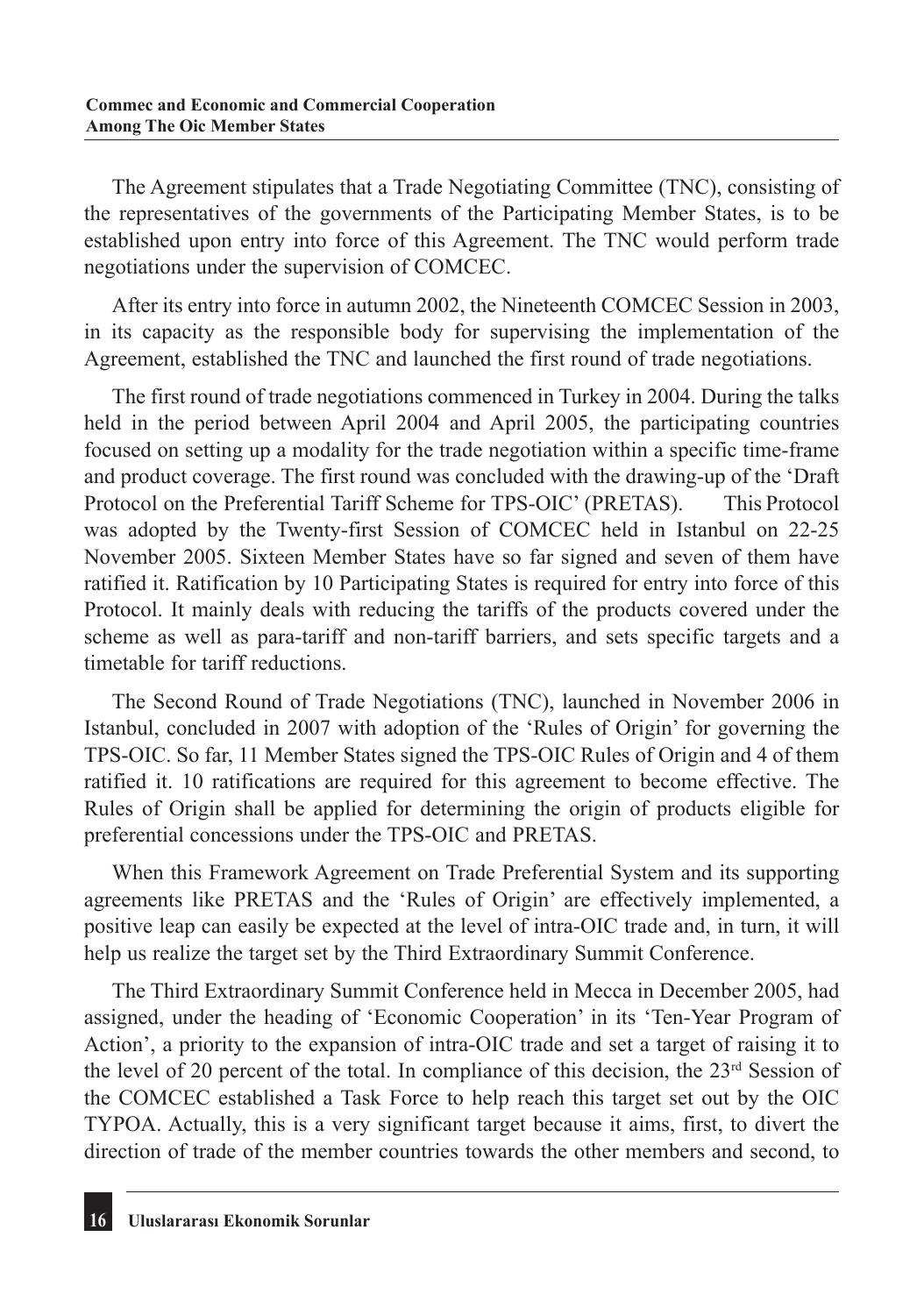raise it to 20 percent from its 15 percent level in 2005. In other words, it necessitates not only strong shifts in main trade customer structures of the member countries but also creation of new trade amongst them. We observe an improvement of 0.9 percentage point from 15.2 percent to 16.1 in 2007 according to the calculations of the Statistical, Economic and Social Research and Training Center for Islamic Countries (SESRIC), a subsidiary organ of the  $OIC<sup>1</sup>$ .

The successful conclusions of the First and Second Rounds of trade negotiations in 2005 and 2007 with adoption of PRETAS and the 'Rules of Origin' have been a significant landmarks in the efforts of the OIC Member States to establish a preferential trade scheme with a view to promoting trade exchanges amongst them. The OIC countries are still required to exert a lot of effort to materialize and maintain successfully the preferential trade system which is, in fact, the loosest form of any such schemes.

On the other hand, its actual realization will signal the commencement of another long and thorny journey towards creation of a free trade area, which is an aim set by the Mecca Extraordinary Summit.

It is not at all easy for 57 developing countries, spread over four continents, to embark upon a long-term process of establishing such a trade scheme. Establishment of such a cooperation framework is a time and energy-consuming, long and difficult process. The road needs to be paved very tediously and carefully. Many constraints, like lack of effective means of transport and telecommunications, lack of direct trade routes between the member countries, infrastructural inadequacies, restrictions of access for businesspersons, lack of standardization, market access problems, etc. should be removed. Amongst them, infrastructural inadequacies, in particular the lack of effective means of transport and telecommunications, constitute the most central and crucial factor because of its very highly effective inter-industrial linkages.

In addition to these concerted efforts, the OIC community also supports the interactions among the business communities through private sector meetings, and by organizing trade and tourism fairs.

#### **Role of the Private Sector**

The role of the private sector in furthering economic and trade cooperation activities in the Islamic world was emphasized at the Ninth Session of the COMCEC held in

<sup>1</sup> SESRIC, *OIC Member Countries: Economic Performance and Human Development 2000-2007,* Ankara, Nov. 2008.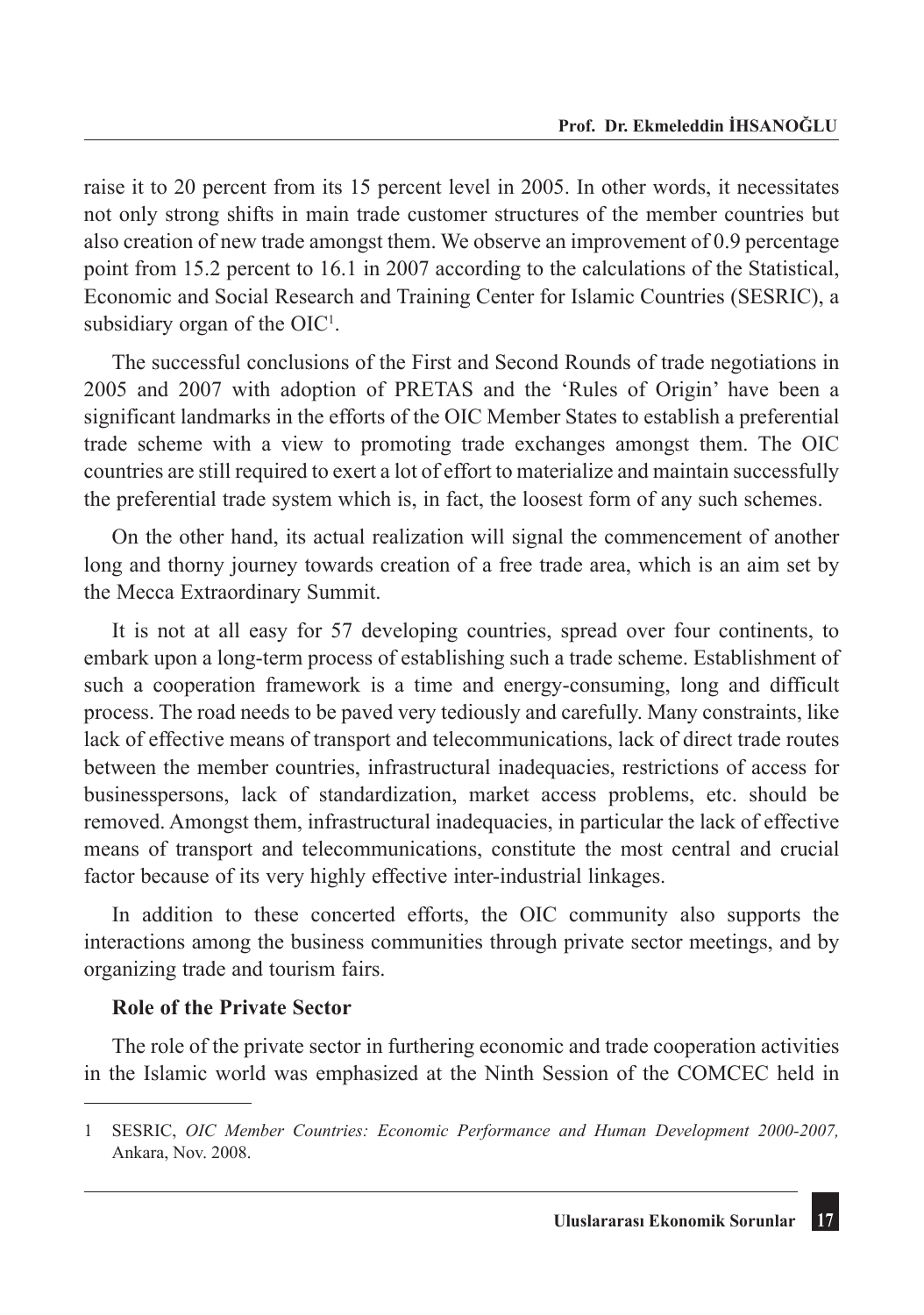Istanbul in September 1993. Since then, the results of the private sector meetings organized regularly by the Islamic Chamber of Commerce and Industry (ICCI) are considered by the COMCEC sessions. These meetings provide a common platform for the entrepreneurs and businessmen from the Islamic counties to foster direct contacts and new partnerships among them, discuss areas of mutual cooperation and identify new joint projects, business opportunities and investment areas. So far twelve private sector meetings have been organized successfully, the last of which was held in Kampala, Uganda on 16-18 June 2008.

The idea of organizing Islamic Trade Fairs was first introduced by Turkey and the  $10<sup>th</sup> ICFM$  held in Fez, Morocco in May 1979 accepted the offer of Turkey to host it in November 1979 in Istanbul and to hold simultaneously a symposium on trade. Then, following the inception of COMCEC under the Chairmanship of the President of Turkey, the task of organizing Islamic Trade Fairs, regularly, was assigned to the Islamic Centre for Development of Trade (ICDT). Since then, with few exceptions, Islamic Trade Fairs are being organized biannually with the close cooperation of the ICDT and the host countries. So far eleven Islamic Trade Fairs have been organized successfully with the participation of various companies and enterprises from the member countries. The Twelfth fair was scheduled to be held in Cairo, Egypt in October 2009. The following table 1 shows the list of the Islamic Trade Fairs.

|                             | <b>Venue</b>        | Date                 |
|-----------------------------|---------------------|----------------------|
| First Islamic Trade Fair    | Istanbul, Turkey    | November 18-30, 1979 |
| Second Islamic Trade Fair   | Casablanca, Morocco | April 5-14, 1986     |
| Third Islamic Trade Fair    | Cairo, Egypt        | October 11-19, 1988  |
| Fourth Islamic Trade Fair   | Tunis, Tunisia      | October 5-14, 1990   |
| Fifth Islamic Trade Fair    | Tehran, Iran        | July 16-21, 1994     |
| Sixth Islamic Trade Fair    | Jakarta, Indonesia  | October 22-27, 1996  |
| Seventh Islamic Trade Fair  | Tripoli, Lebanon    | October 12-18, 1998  |
| Eighth Islamic Trade Fair   | Doha, Qatar         | October 15-20, 2000  |
| Ninth Islamic Trade Fair    | Sharjah, UAE        | December 21-26, 2002 |
| Tenth Islamic Trade Fair    | Manama, Bahrain     | February 5-9, 2005   |
| Eleventh Islamic Trade Fair | Dakar, Senegal      | November 21-25, 2007 |

|  |  | <b>Table 1: Islamic Trade Fairs</b> |  |  |
|--|--|-------------------------------------|--|--|
|--|--|-------------------------------------|--|--|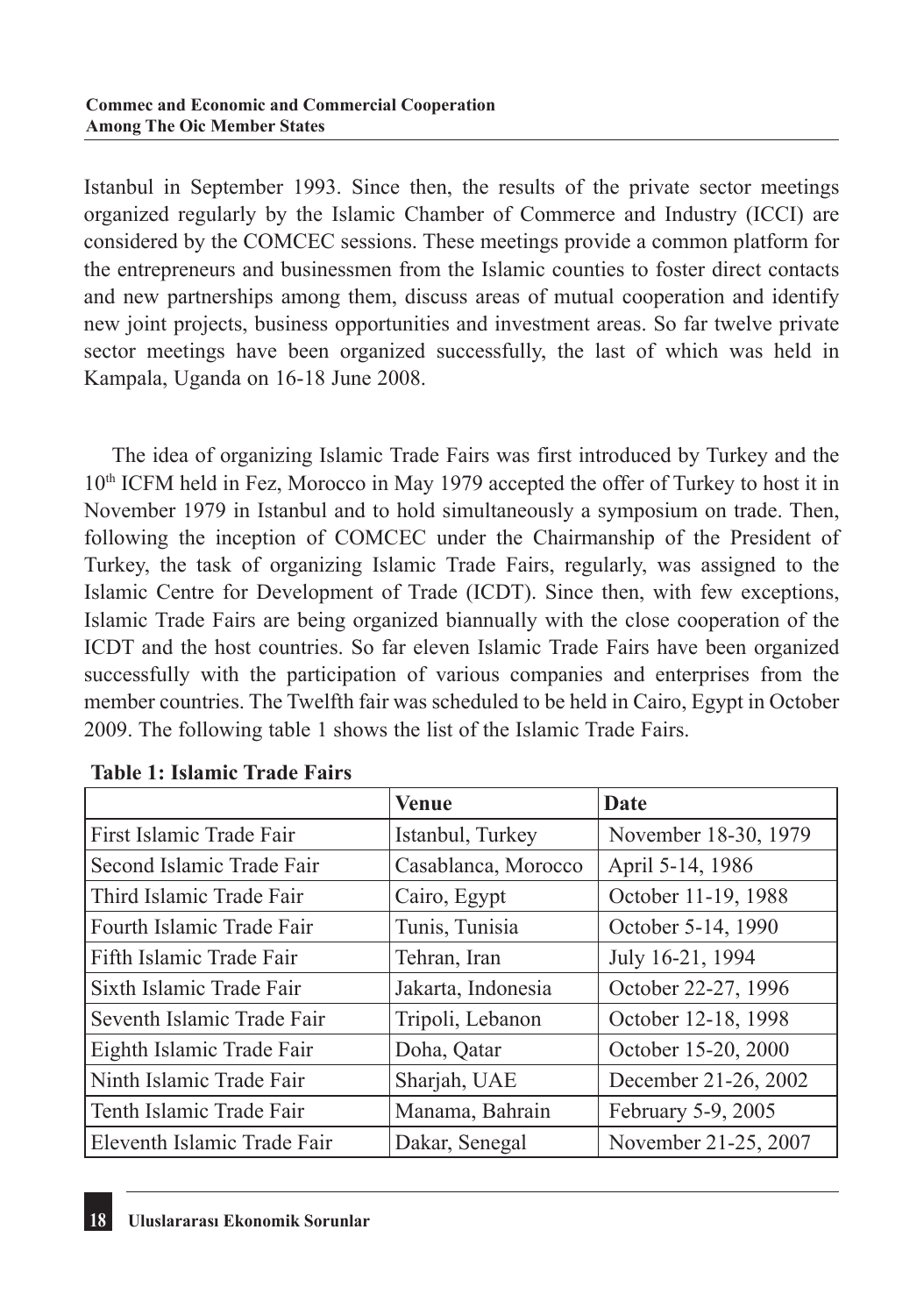The COMCEC also deals with the idea of enhancing cooperation among the stock exchanges of the OIC countries. In this connection, a round-table meeting on the "Promotion of Cooperation among the Stock Exchanges of OIC Countries" was hosted by Istanbul Stock Exchange in Istanbul on March 28-29, 2005; this meting decided to create a forum of stock exchanges of the OIC countries. At the last COMCEC Followup Meeting held in Izmir, in May 2009, Istanbul Stock Exchange offered to convene the third Forum which is expected to discuss the means to further the cooperation among them. I hope this cooperation among the stock exchanges will result in increasing capital flows among the OIC countries.

The OIC efforts in economic field being conducted under the aegis of COMCEC are mostly concentrated on the goal of increasing intra-OIC trade flows and transactions. But I believe, without losing this momentum and in addition to these efforts, similar efforts should also be encouraged in various other fields, particularly, in the domain of intra-OIC direct investment activities, through supporting joint ventures. Short- and medium-term capital movements and more-integrated cooperation approaches among the stock exchanges are also important, but now efforts must be focused on enhancing intra-OIC direct investment flows. Establishment of joint ventures and increased foreign direct investment (FDI) flows among the OIC Member States will, in turn, contribute further to increase intra-OIC trade flows, business transactions and capital movements.

In this regard, COMCEC agenda will be enriched by adding items to discuss the idea of increasing intra-OIC FDI flows and encouraging the establishment of joint ventures among the OIC countries.

#### **Cotton Program**

Short after I took the office in January 2005, I undertook a tour to six least developed OIC Member States in Africa in March 2005. I visited Burkina Faso, Chad, Gambia, Mali, Niger and Senegal to obtain first hand information on the prevailing socioeconomic conditions in these countries with a view to supporting socio-economic wellbeing and development of these countries, in particular, and the African OIC countries, in general. The state of the cotton sector has always been placed at the top of our agenda items during this tour; and I agreed with the leaders of these countries, inter alia, to energize the development of cotton sector in this region.

Cotton production is very important economic activity in most of the West and Central Africa countries  $(WCA)^2$ . Cotton production amounts to 5-10 percent of the

<sup>2</sup> WCA countries are Benin, Burkina Faso, Cameroon, Central African Republic, Chad, Ivory Coast, Mali, Senegal, and Togo.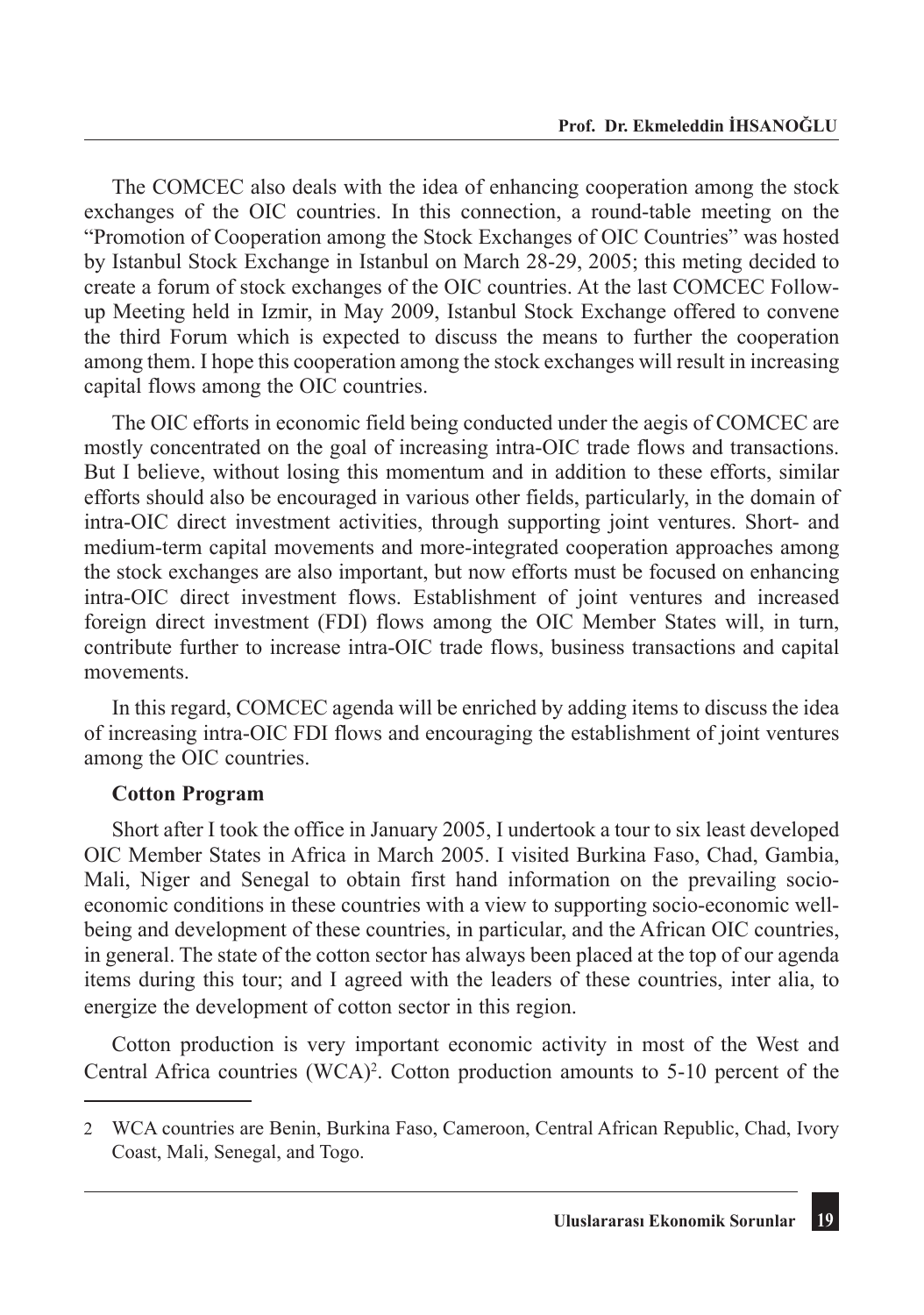gross domestic product (GDP) in WCA countries and cotton exports around 30 percent of their total export earnings. Cotton farming in these countries also provides employment for the majority of the rural population.

However, against such a significant role of cotton production and exports in the West and Central African countries, price of cotton tends to decline over the long run.<sup>3</sup> The declining price of cotton constitutes a very big threat to the sustainable growth and development in cotton producing and exporting developing countries, in particular, the African ones. The main reason behind this phenomenon is the distortive effect of the domestic subsidies in agriculture practiced by the US and the EU. These subsidies, encouraging higher production and exports, create pressure to decrease cotton prices in international markets. This penalizes the poor cotton producing countries by drastically reducing their export revenues and causing greater vulnerability in their economies.

Moreover, cotton production, particularly in Sub-Saharan Africa, faces other impediments such as the lack of inputs and agricultural equipments, inadequate rural infrastructure and marketing systems, the lack of agricultural credits, the low level of agricultural productivity due to the traditional production methods, the limited irrigation areas, the absence of local processing plants, and the trade of cheap synthetic fibers, textile products and ready-made clothing, imported mainly from China.

Therefore, due to the vital importance of this sector and undeferable nature of problems posed by it, I have decided to take up the matter urgently during my tour of six African OIC countries.

In this connection, the OIC General Secretariat organized in cooperation with the Government of Burkina Faso, the Islamic Development Bank (IDB) and the Islamic Centre for Development of Trade (ICDT), a Forum on "Energizing Trade and Investment in the Cotton Sector of OIC Member States" which was held in Ouagadougou, Burkina Faso on 18-19 April 2005. The main objective was to discuss the ways and means of increasing the value-added in cotton sector in Africa and of activating its development, including the mechanisms and facilities for financing the cotton industries.

At the end of 2005, the leaders of the OIC Member States met in Makkah emphasized in the introductory part of the OIC Ten-Year Program of Action that special attention needs to be given to Africa, which was the most affected region, due to poverty,

<sup>3</sup> International Cotton Advisory Committee (ICAC), *Trends in World Cotton Prices* seen in January 2009 at http://www.icac.org/cotton\_info/speeches/Townsend/2007/wto\_june\_2007.pdf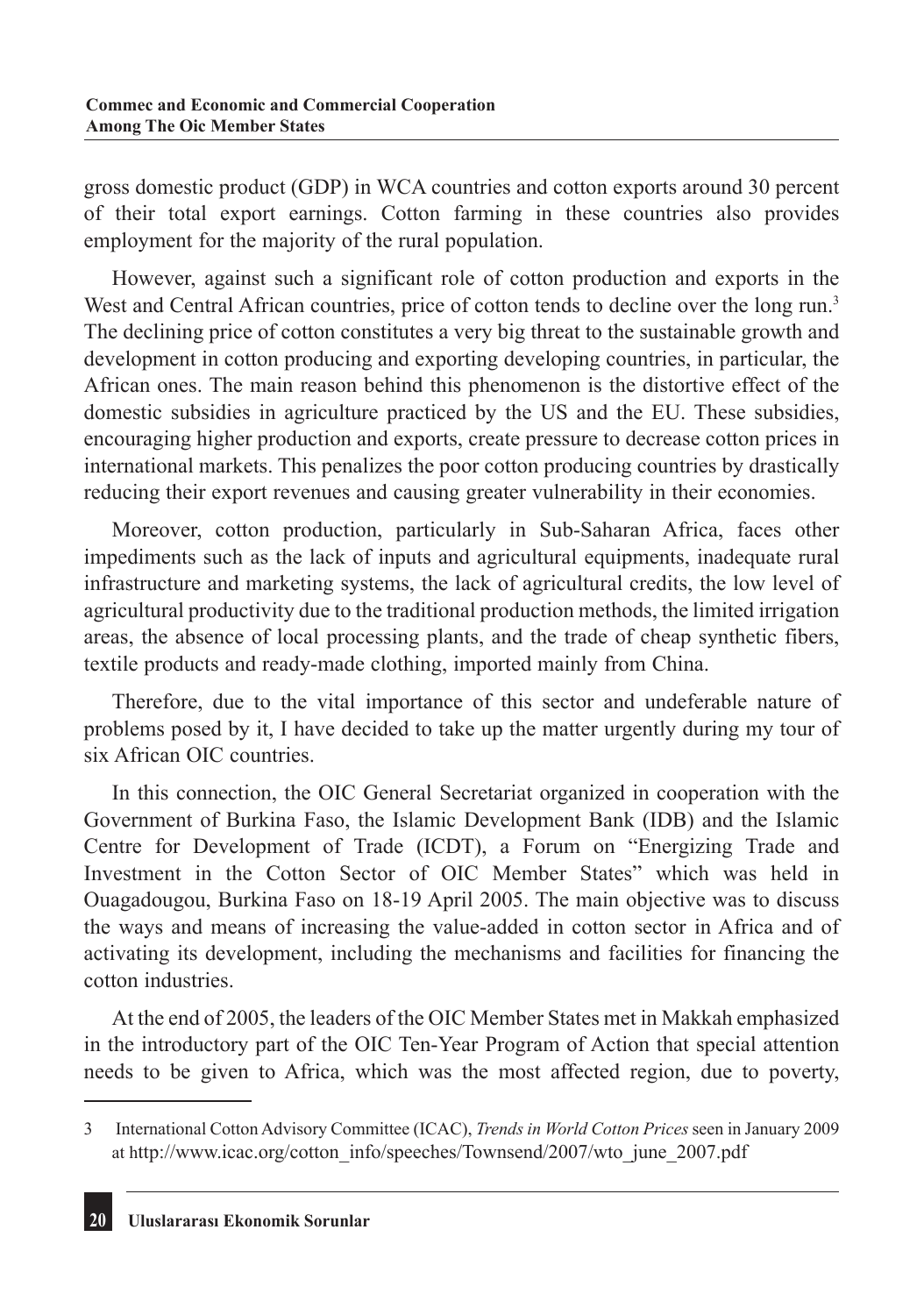diseases, illiteracy, famine, and debt burden. They also devoted a special chapter and adopted specific measures to support the development of Africa, including supporting industrialization, energizing trade and investment, transferring technology, alleviating their debt burden and poverty, and eradicating diseases.

Implementation of the measures under this chapter will help the development of the African OIC countries, in particular, the least developed cotton-producing OIC Member States in the region and transform their cotton sector to a more productive and competitive one; and, in this manner, better integrate them into the world economy and increase the revenues of farmers. This will also contribute to poverty alleviation most importantly in the least developed OIC Member States.

In this connection, I would like to underscore that some member countries have also assumed responsibility and taken initiative in various fields to enhance solidarity and further economic cooperation with the African OIC Member States, like Iran, Kuwait, Malaysia, Qatar, Saudi Arabia, the United Arab Emirates, etc. Regarding cotton sector, I will name Turkey.

Turkey as an experienced cotton producing and manufacturing country assumed a leading role in enhancing economic cooperation in this sector, and hosted several expert group meetings and substantially contributed, in cooperation with the IDB, to the preparation of an Action Plan for developing a cooperation strategy for the cotton producing countries of the OIC for the period from 2007 to 2011. This Plan aimed at strengthening trade, investment and technology transfer among the cotton producing member countries, particularly, in favor of Africa. The Action Plan assigned priority to i) enhancing productivity and production techniques; ii) strengthening member countries' structural capacities and institutions; iii) developing cooperation in the field of processing and marketing; iv) promoting trade and international competitiveness; and v) arranging finances for the activities.

The OIC cotton program was included in the Agenda of the COMCEC Follow-up Committee meeting in May 2006; and the Cotton Action Plan was adopted by the  $22<sup>nd</sup>$ Session of the COMCEC held in Istanbul in November 2006.

For the implementation of the Five-Year Plan of Action on Cotton, Turkey also organized the 'Forum on Enhancement and Promotion of Trade and Investment in Cotton Sector among the OIC Member States' in Istanbul, on 12-13 November 2007. The Forum identified some research institutions in the following countries as Centers of Excellence in the area of Research in Cotton and Textile to represent the groups of African, Asian and Arab countries: i) in Africa: Nigeria and Senegal; ii) in Asia: Pakistan and Turkey; and iii) for the Arab group: Egypt and Syria.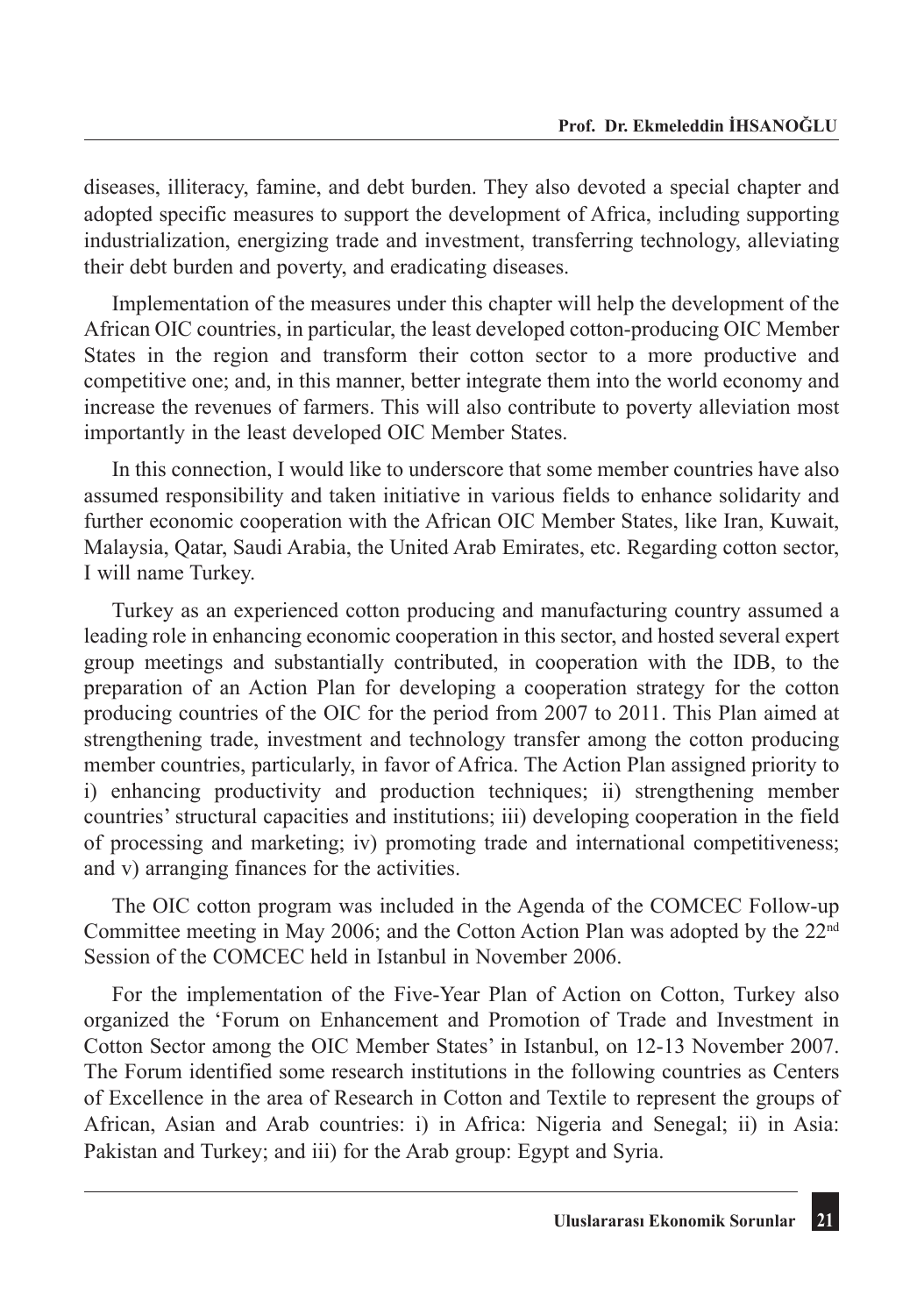The Forum formed a steering committee to finalize the implementation program of the said Plan of Action. A Project Committee was also formed under the authority of the Steering Committee, with the task of reviewing the programs and projects to be submitted by Member States, research centers, the OIC organs and institutions, and regional organizations in the field of cotton, textile and related activities. The  $23<sup>rd</sup>$ Session of the COMCEC, held in Istanbul, in November 2007, approved the results of the said Forum.

The Project and the Steering Committees on Cotton commenced their work, the Second Steering Committee Meeting held in Izmir on 4 February 2009 approved two project proposals and these projects were submitted to the IDB, ITFC and Arab Bank for Economic Development in Africa (BADEA) for financing. With the establishment of necessary institutional framework and the commencement of the appraisal of project proposals, we will, soon I hope, start reaping the fruits of cooperation among the cotton producing and manufacturing OIC countries.

# **Cooperation in Tourism Development**

Ideas to develop cooperation in the field of tourism had been formulated long ago. For example, the 1981 Plan of Action to Strengthen Economic Cooperation among the Member States, adopted at the Third Islamic Summit Conference held in Makkah/Taif, aimed to harmonize the activities of the Member States in the fields of transport, communications and tourism under the heading of 'Transport, Communication and Tourism'. The 1994 Plan of Action prepared by COMCEC also devoted a full-fledged chapter for tourism. However, after long years of silence, due to developments observed in the international tourism, OIC Member States' attention focused on this sector starting from 2000; and it has become one of the priority areas of cooperation being discussed among the OIC Member States.

In fact, in line with the technological developments in transport and telecommunications, tourism has become one of the most significant growth industries today, and became an important contributor to the national income, and the balance of payments in many countries.

It has definitely other aspects such as contributing to cultural developments, enhancing cultural cooperation, promoting social and cultural interactions amongst nations, and serving as a tool for peace, security and dialogue among civilizations. But, here, I will take it up from the standpoint of economic cooperation under the OIC umbrella.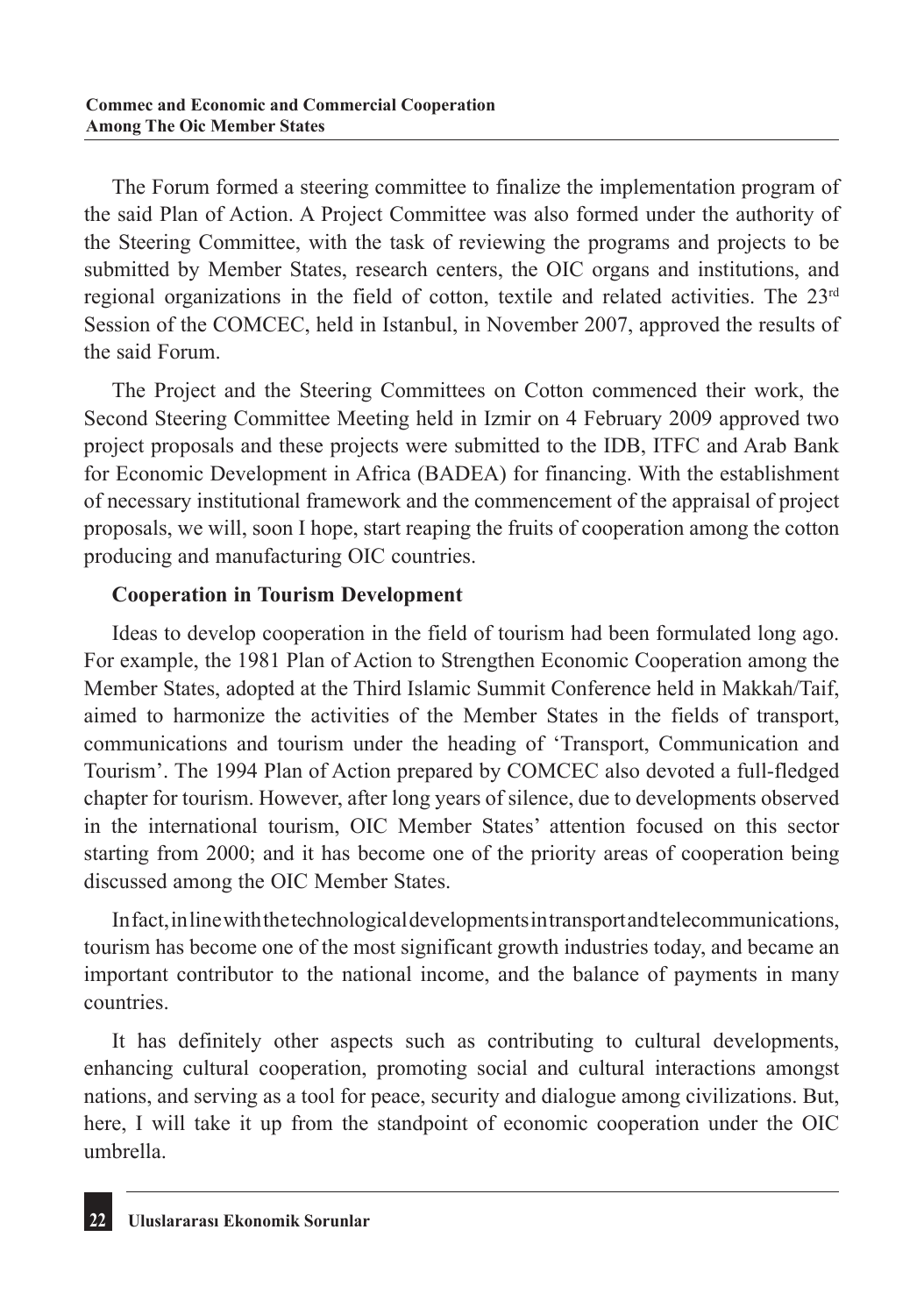A number of socio-economic benefits of tourism make it one of the most significant sectors of the economy of a country, especially as it is closely linked with the other economic sectors, such as transport, telecommunications and handicrafts. Apart from being the largest foreign exchange earner in many countries, it is an important job creator as it is a heavily labor intensive sector. The vast majority of tourism jobs are in small and medium-sized enterprises.

Also, tourism stimulates investments in new infrastructures as well as investment in restoration of natural environment and historical and cultural monuments. In a significantly large number of cases, tourism jobs and businesses are usually created in the most underdeveloped regions of a country, thus it helps balance economic opportunities throughout the country. In this respect, it is also an important instrument for increasing income of the population, improving the living conditions of the people and combating poverty. Therefore, it has tremendous potential to contribute to sustainable development, particularly in developing countries.

This listing easily explains why the OIC Member States has shown great interest in recent years to reinforce tourism development and cooperation among themselves. Since the convening of the First Islamic Conference of the Tourism Ministers (ICTM) in Isfahan, Iran in October 2000, the OIC tourism ministers met six-fold, the last being held in Damascus, Syria in July 2008.

The year 2005 witnessed a number of activities under the OIC umbrella: 4<sup>th</sup> ICTM was held in Dakar, Senegal in March 2005; an experts group met to discuss the implementation of 1994 Plan of Action in the area of tourism in Tehran in July 2005; another expert group was convened in Casablanca in June 2005 to prepare the ground for the exchange of views session of the 21<sup>st</sup> COMCEC. In November 2005, the 21<sup>st</sup> Session of the COMCEC discussed in detail and elaborated tediously the issues relating to the role of tourism in the promotion of economic cooperation among the Member States. COMCEC endorsed the recommendations of the expert group meeting regarding the implementation of the 1994 Plan of Action.

On the sidelines of the  $21<sup>st</sup>$  COMCEC, the participants also visited the First Tourism Fair in Istanbul, organized jointly by the ICDT and the concerned institutions of Turkey, the Turkish Association of Travel Agencies (TURSAB) and the Exhibition Centre of Istanbul (CNR). The Second one will be organized in Beirut, Lebanon. Tourism fair is one of the most significant tools for the promotion and marketing of various tourism products and related services. The 2nd ICTM held in Malaysia in October 2001 asked ICDT to organize tourism fairs for the OIC member countries. The 18<sup>th</sup> Session of the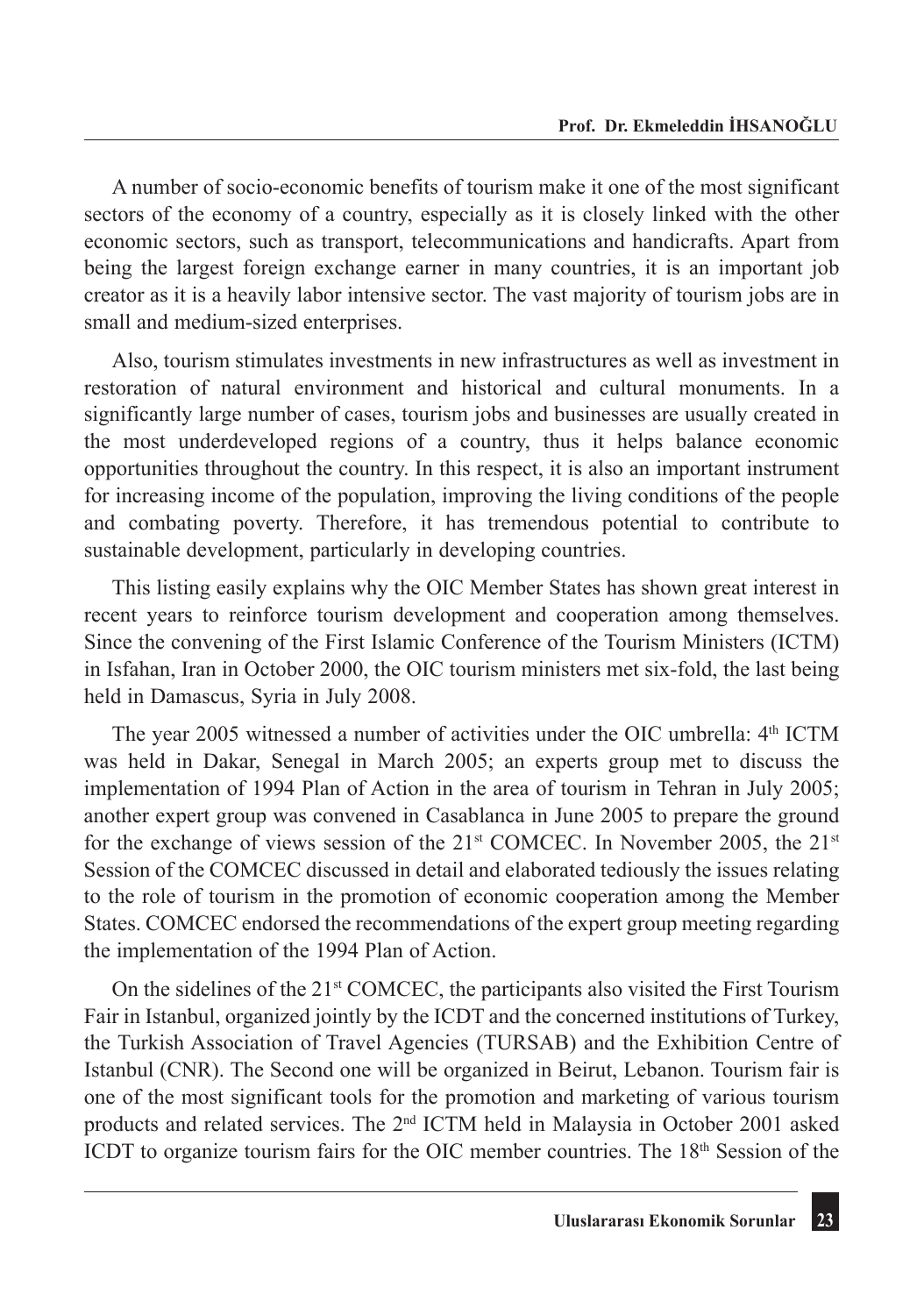COMCEC, held in Istanbul in November 2002, had welcomed the offer of Turkey to organize the first tourism fair in Istanbul.

The sixth ICTM held in Damascus, in July 2008, adopted a document titled "Framework for Development and Cooperation in the Domain of Tourism between the OIC Member States", which was initially drafted and titled as "the Strategic Plan for Development of Tourism in the OIC Member States" by the Second Experts Group Meeting on Tourism Development, held in May 2007 in Istanbul, Turkey. This document was later endorsed by the 24<sup>th</sup> Session of the COMCEC, met in Istanbul in October 2008.

The Tourism Framework aimed, *inter alia*, to substantially develop tourism flows to the Member States from non-members, identify ways and means to reinforce tourism cooperation among Member States, create an appropriate environment for implementing and establishing investment projects in the OIC Member States and support the efforts to promote regional development projects in the field of tourism.

In this context, the OIC member countries expressed their full support to a regional project which is being undertaken by nine West African countries as a good example of such regional projects. The said project, 'Sustainable Tourism Development in a Network of Cross-Border Parks and Protected Areas in West Africa' is a joint tourism development project of West African OIC Member States: Benin, Gambia, Guinea, Guinea-Bissau, Mali, Mauritania, Niger, Senegal and Sierra Leone. The World Tourism Organization (UNWTO) and the Korean International Cooperation Agency (KOICA) supported this project; and agreed to finance the feasibility study of this project at the total cost of US  $$ 425,000$ . The said project was also endorsed by the  $24<sup>th</sup>$  Session of the COMCEC in October 2008. The project is being followed by a special project committee and the COMCEC.

The COMCEC is regularly reviewing, through its 'Sessional Committee', the progress made towards the implementation of another important tourism-related project titled 'Technical Cooperation in the Field of Heritage Preservation' proposed by Jordan and conducted by IRCICA based in Istanbul, which develops numerous programs aimed at bringing together the Member States for the preservation of heritage. IRCICA has also developed a website for the heritage sites in the OIC Member States.

The tourism sector which has immense potential proves to be in full expansion. Being fully aware of the importance of tourism sector in their economic development, the Member States have intensified their efforts to develop this sector and strengthen cooperation in this field.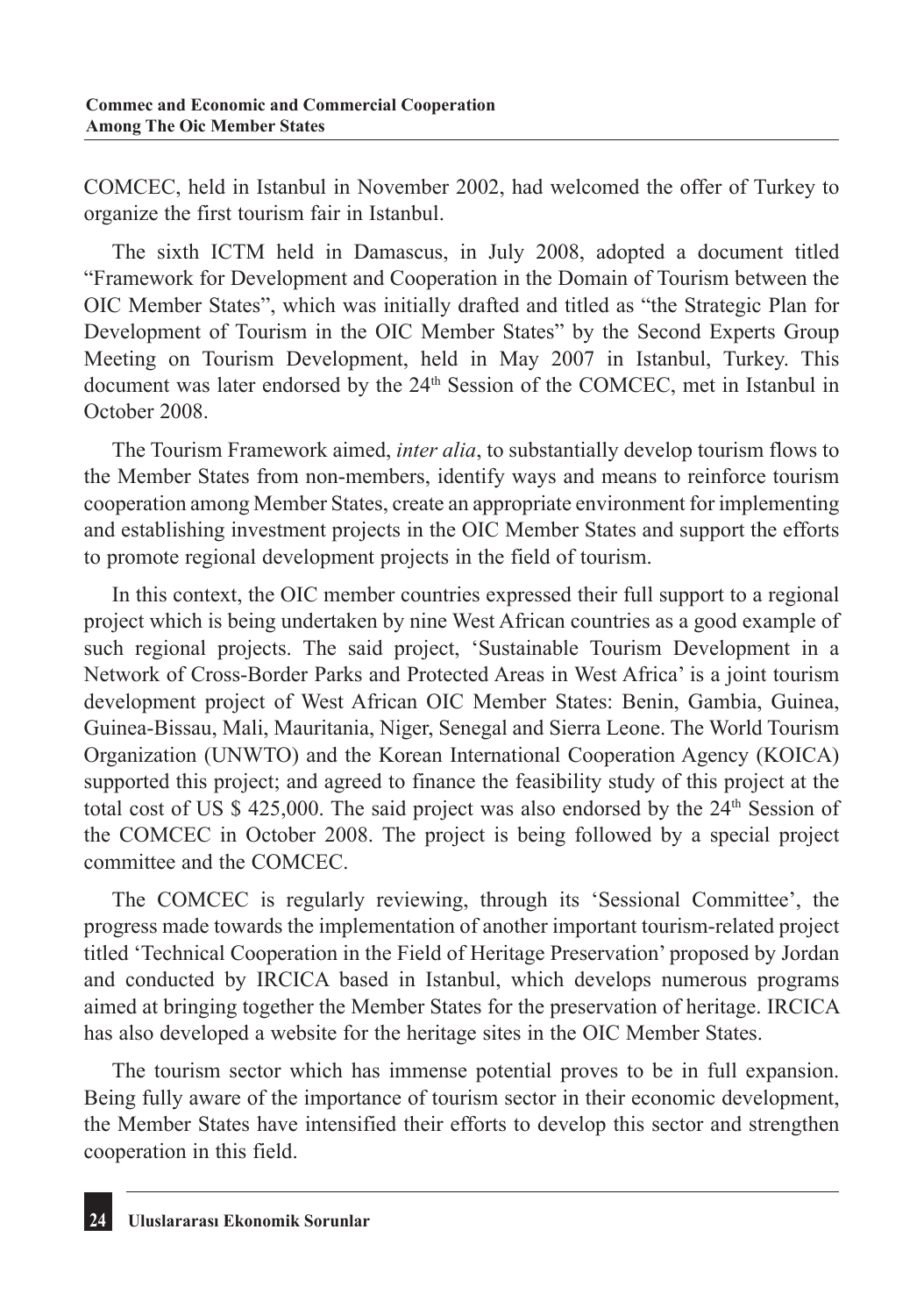#### **Poverty Alleviation and Islamic Solidarity Fund for Development**

The social and human aspects of the development process have recently gained special importance on the agenda of the international community. It has been agreed that people should be encouraged to participate actively in that process with greater access to better social services, mainly education and health. More investment in people, social services like education and health, and human development leads to a more efficient and productive resource allocation and, thus, acts as a growth generating mechanism. In fact, social and human development contributes directly to the wellbeing of people through raising their living standards. Many developing countries, including the OIC members, have paid special attention to the social and human development process over the last decades. Nevertheless, some of them still have serious setbacks, particularly the poverty problem, which is characterized by the fact that large segments of their populations have insignificant access to the basic social needs and do not possess sufficient material resources to improve their income.

Poverty is a complex multidimensional problem with its social, economic, cultural, political aspects. The alleviation of poverty, eradication of famine, fight against epidemic diseases and human resource development remain among the major challenges in the developing countries, including the OIC member countries.

As is the case everywhere else, poverty in the OIC countries is associated with poor economies, poor human resources, poor social services and poor economic and social policies. According to the Human Poverty Index<sup>4</sup> (HPI) calculated by the United Nations Development Program (UNDP), an average of 30.4 percent (347.6 million) of the total population in 34 OIC countries were suffering human poverty in 2000; whereas, in 2005, this percentage with a slight improvement declined to 29.2 percent (372.9 million) of the total population in 41 OIC countries. The figures show that the poverty problem still persists though an improvement is observed.

The combat against poverty has always been one of the most important agenda items of the OIC and its organs and institutions; and considered as the shared responsibility of all OIC member countries. In this connection, the last and the strongest commitment came from the Third Extraordinary Summit held in Makkah in December 2005.

<sup>4</sup> HPI is a composite index calculated based on three essential aspects of human deprivation: longevity measured by the probability at birth of not surviving to the age of 40; knowledge measured by adult literacy rate; and a decent standard of living measured by the percentage of population not using improved water sources and percentage of underweight children under the age of five.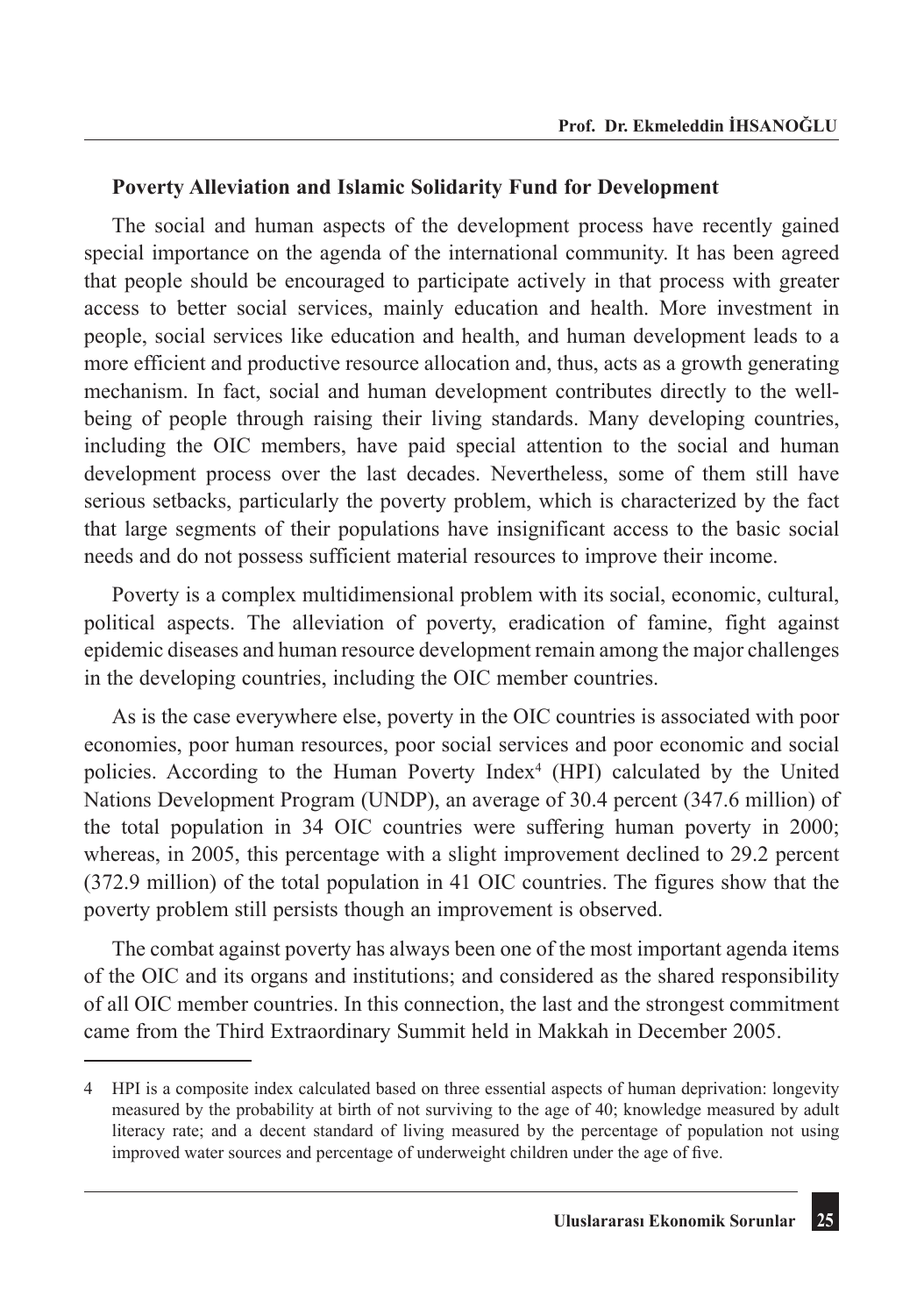The Makkah Summit considered it among the main priority issues and decided to establish a special fund for poverty alleviation within the IDB and commissioned the IDB Board of Governors to set up this fund by creating necessary mechanisms for its financing.

To this end, IDB studied the subject and drew up the draft regulations of the Poverty Alleviation Fund. The IDB's 32nd Board of Governors meeting held in Dakar in May 2007 approved its establishment and agreed to re-name it as "Islamic Solidarity Fund for Development<sup>5</sup> (ISFD)" with a targeted capital of US \$10 billion. According to its Regulations, the \$10 billion will be used as Waqf endowments and the income gained on investment of its resources could be used to finance projects aimed at combating poverty in the member countries. The Fund formally started its operation in January 2008. The purpose of the Fund is to help in alleviating poverty, enhancing capacity building, eliminating illiteracy and eradicating diseases and epidemics in the OIC member countries.

The Fund was created on the basis of voluntary contributions from the Member States. As end of 2008, 33 member countries have announced their contributions amounting to about US \$1.611 billion. The biggest contributions came from Saudi Arabia (US \$1 billion), Kuwait (US \$300 million), Iran (US \$100 million), Qatar (US \$50 million) and Algeria (US\$50 million). Some least developed member countries in Africa also made pledges, with Sudan and Senegal leading the way (US \$15 million and US \$10 million, respectively). The IDB also decided to contribute US \$1.0 billion over 10 years. The Fund will have a special focus on the least developed member countries particularly those in Sub-Saharan Africa.

The ISFD Board of Directors meeting in Tehran in February 2008 approved the Fund's first five-year strategy document which aims at formulating and implementing a number of programs during the span of next five-years. Two programs were highlighted in the first five-year Strategy for implementation, namely Vocational Literacy Program (VOLIP) and Microfinance Support Program (MSP). These programs aim at filling the double gap of the lack of access to basic education and financing for the poor in the member countries. The cost of each program is estimated at US \$500 million. It is expected that 5 million people, mostly women and unemployed young people, will benefit from these programs. Additionally, the Board of Directors of the

<sup>5</sup> Under the OIC umbrella, another fund 'Islamic Solidarity Fund' (1974) operates as a subsidiary organ to provide financial support to the cultural, educational, institutional, technical and economic activities in the Islamic world.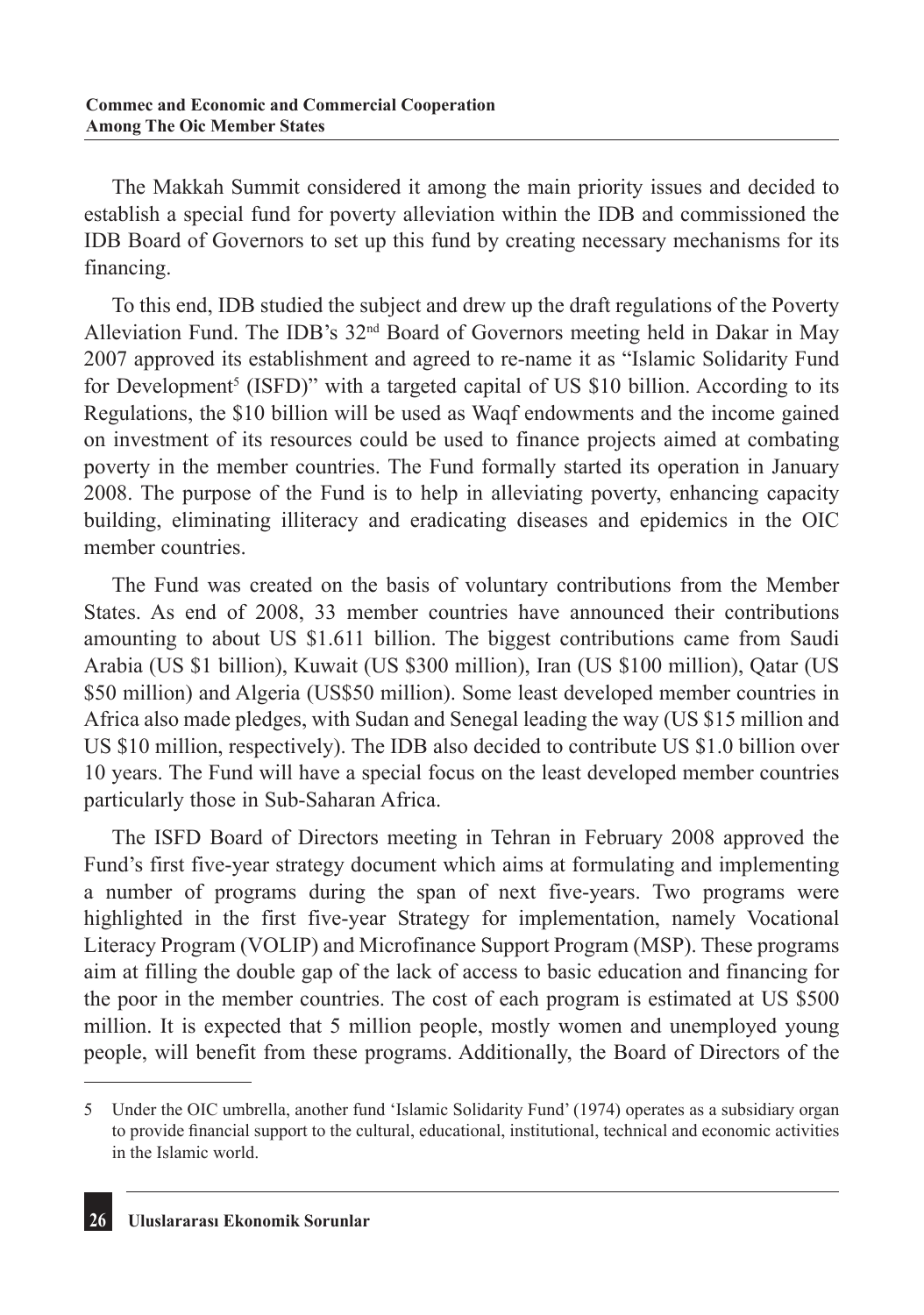Fund approved 12 projects with a total ISFD contribution of US \$109 million since its launch in May 2007. With the mobilization of more resources through increased contributions by the Member States, this Fund will serve better towards the realization of its basic aim of the elimination of poverty in the OIC Member States. To this end, more member countries are expected to contribute to the Fund.

## **Conclusion**

While the OIC summit leaders in Makkah were formulating the provisions under economic cooperation chapter of the Ten-year Program of Action (TYPOA), they had, among others, mandated COMCEC to promote measures to raise the intra-OIC trade; and called upon the Member States to sign and ratify all existing OIC trade and economic agreements and to implement the provisions of the OIC 1994 Plan of Action to Strengthen Economic and Commercial Cooperation. Apparently, the TYPOA had built itself on the grounds of 1994 Plan of Action and on the earlier foundations of the economic and commercial cooperation efforts and endeavors of the OIC, which have been mostly developed and maintained by the COMCEC. In other words, there is clear cut conformity between these programs regarding the field of economic and commercial cooperation. For example, when the major decision, by the Mecca Extraordinary Summit on setting a target for achieving 20 percent level of intra-OIC trade, was taken in a background that the Framework Agreement on Trade Preferential System among the OIC Member States (TPS-OIC) had already entered into force in Autumn 2002 and the trade negotiations amongst the participating countries started in 2004 under the aegis of the COMCEC. Therefore, the  $22<sup>nd</sup>$  Follow-up Committee of COMCEC recommended that the review of the implementation of the OIC TYPOA would be a permanent agenda item of COMCEC. Since then, the OIC TYPOA has been one of the agenda items of the COMCEC sessions.

On the other hand, the OIC TYPOA is not just confined to the economic and commercial cooperation issues. It is a composite program which covers various fields and identifies ways and means to address many conceptual, political, intellectual, socio-economic, cultural, scientific and technological challenges facing the OIC member countries.

The implementation of this program is currently underway. Special meetings are being held to expedite its implementation. In this connection, a document, namely 'The Framework for the Implementation of the OIC Ten-Year Program of Action', was prepared to streamline the cooperation among the member countries and all the OIC subsidiary organs, specialized and affiliated institutions towards its implementation.